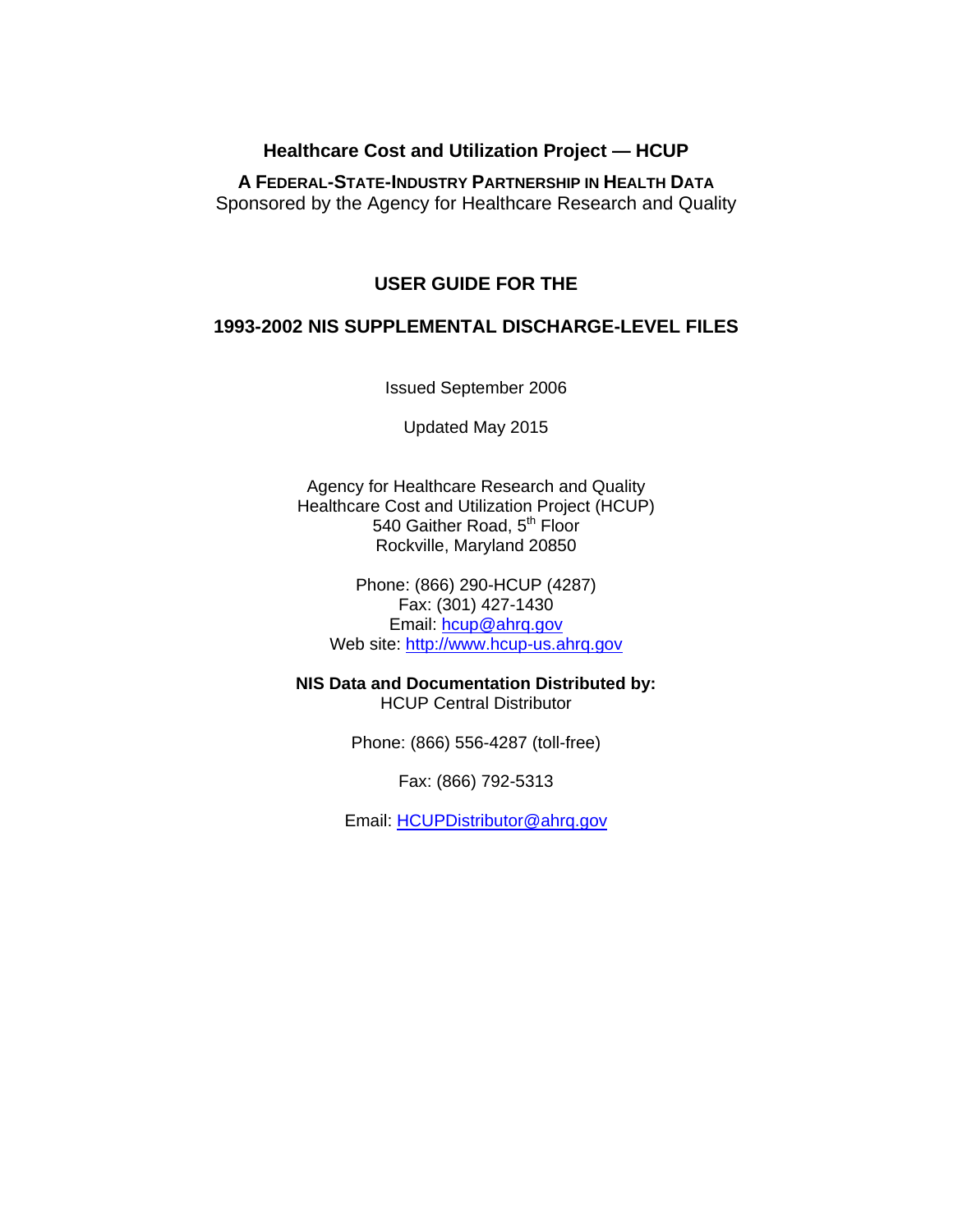## **Table of Contents**

| Step 3 - Merge the NIS Supplemental Discharge-Level File with the NIS Core File 12 |  |
|------------------------------------------------------------------------------------|--|
|                                                                                    |  |
|                                                                                    |  |
|                                                                                    |  |
|                                                                                    |  |

# **Index of Tables**

| Table 1. Data Elements in the 1993-2002 NIS Supplemental Discharge-Level Files5 |  |
|---------------------------------------------------------------------------------|--|
|                                                                                 |  |
|                                                                                 |  |

 $\mathbf{i}$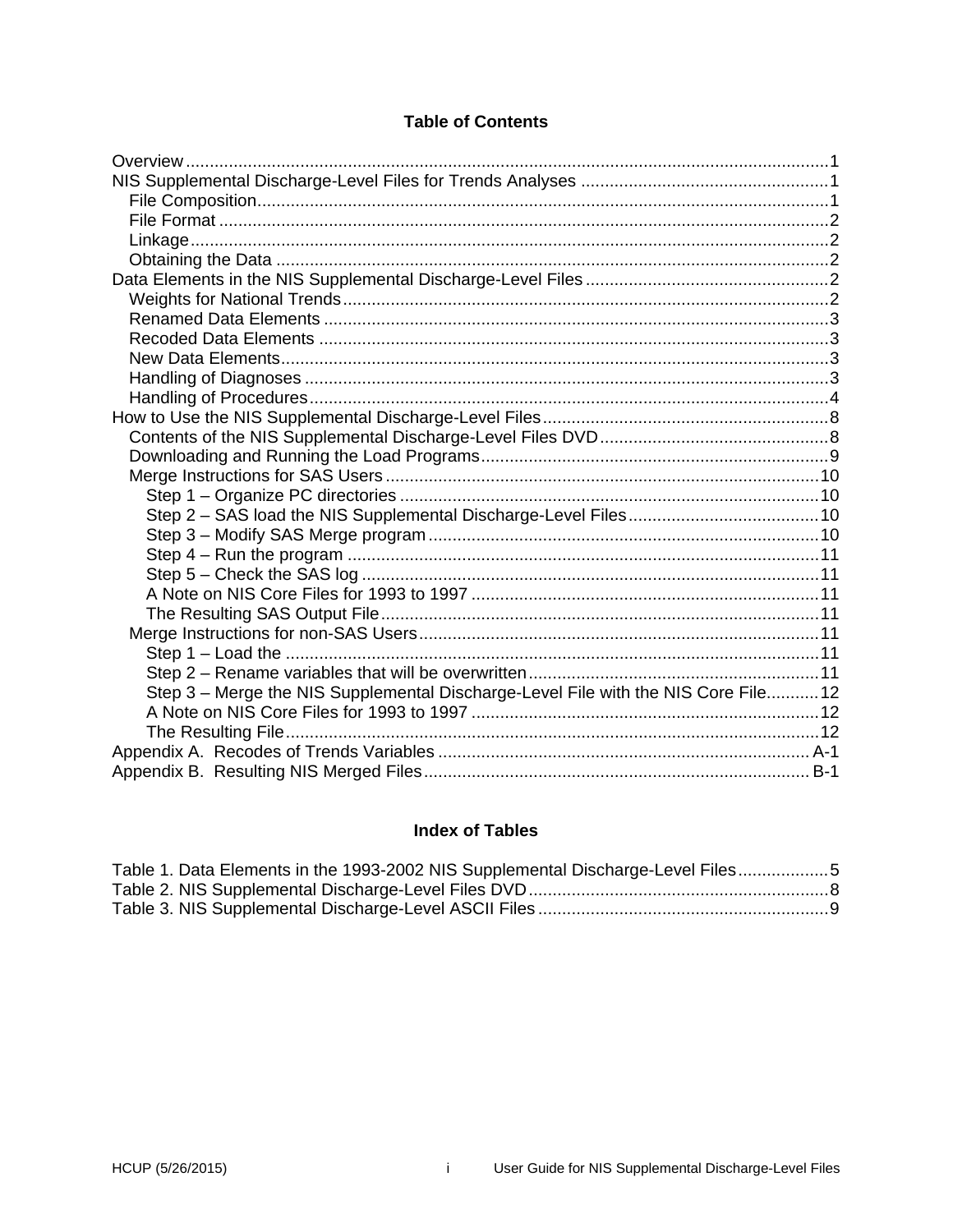### <span id="page-2-0"></span>**OVERVIEW**

The NIS is available yearly, beginning with 1988, allowing analysis of trends over time. Analyses of time trends using the HCUP NIS are recommended from 1993 forward because earlier samples were drawn from only 8 to 11 States, covering less than 50 percent of the hospital discharge population. The HCUP National Inpatient Sample (NIS) was redesigned in 1998 and again in 2012 to improve national estimates. In order to facilitate analysis of trends using multiple years of NIS data, AHRQ has developed new trend weights for 1993-2011 that adjust for changes in the new 2012 NIS design. For trends analysis spanning 2012 and earlier NIS data, the new NIS trend weights should be used prior to 2012 data to make estimates comparable to the new 2012 NIS design. Refer to [1993-2011 NIS Trend Weights Files](http://www.hcup-us.ahrq.gov/db/nation/nis/trendwghts.jsp) on the [NIS Database Documentation](http://www.hcup-us.ahrq.gov/db/nation/nis/nisdbdocumentation.jsp) page on the HCUP User Support [\(HCUP-US\)](https://www.hcup-us.ahrq.gov/) Web site, for details. The trend weights were developed for trends analysis, but they can be used for all analyses, as is done on the [HCUPnet](http://hcupnet.ahrq.gov/HCUPnet.jsp) Web site.

The new trend weights replace the earlier NIS Trend Weights that were developed for the 1988- 1997 NIS following the 1998 NIS redesign. The new trend weights are available in two types of files: a) new *hospital-level* Trend Weights Files for the 1993-2011 NIS; and b) updated Supplemental *Discharge-Level* Files for the 1993-2002 NIS. Both types of files contain the new trend weights that adjust for changes in the new 2012 NIS design. The main distinction between these two types of files is that the updated Supplemental *Discharge-Level* Files for the 1993- 2002 NIS provide users with both the updated trend weights and additional data elements that were added for later data years of the NIS through 2002. However, the Supplemental *Discharge-Level* files are only needed and available through 2002 because those additional discharge-level variables are available in the original NIS files after 2002.

This User Guide provides guidance on how to use the updated 1993-2002 NIS Supplemental Discharge-Level Files available through the HCUP Central Distributor. The report *[Using the](https://www.hcup-us.ahrq.gov/reports/methods/2006_05_NISTrendsReport_1988-2004.pdf)*  [HCUP Nationwide Inpatient Sample to Estimate Trends](https://www.hcup-us.ahrq.gov/reports/methods/2006_05_NISTrendsReport_1988-2004.pdf)<sup>[1](#page-2-3)</sup>, available on the HCUP-US Website under [Methods Series,](https://www.hcup-us.ahrq.gov/reports/methods/methods.jsp) includes recommendations for trend analysis.

### <span id="page-2-1"></span>**NIS SUPPLEMENTAL DISCHARGE-LEVEL FILES FOR TRENDS ANALYSES**

There is one NIS Supplemental Discharge-Level File for each year from 1993 to 2002. The 1993-2002 NIS Supplemental Discharge-Level Files are appropriate for use in conjunction with the complete NIS data files that are available for purchase through the HCUP Central Distributor. The NIS Supplemental Discharge-Level Files contain additional variables that must be used with the original NIS files.

### <span id="page-2-2"></span>**File Composition**

Each NIS Supplemental Discharge-Level File contains the same number of records as the corresponding NIS Core file. The number of data elements in the yearly NIS Supplemental

<span id="page-2-3"></span> $<sup>1</sup>$  As of May, 2015, this report had not yet been updated for the new 2012 NIS design. However, the</sup> methods described in the report are still valid.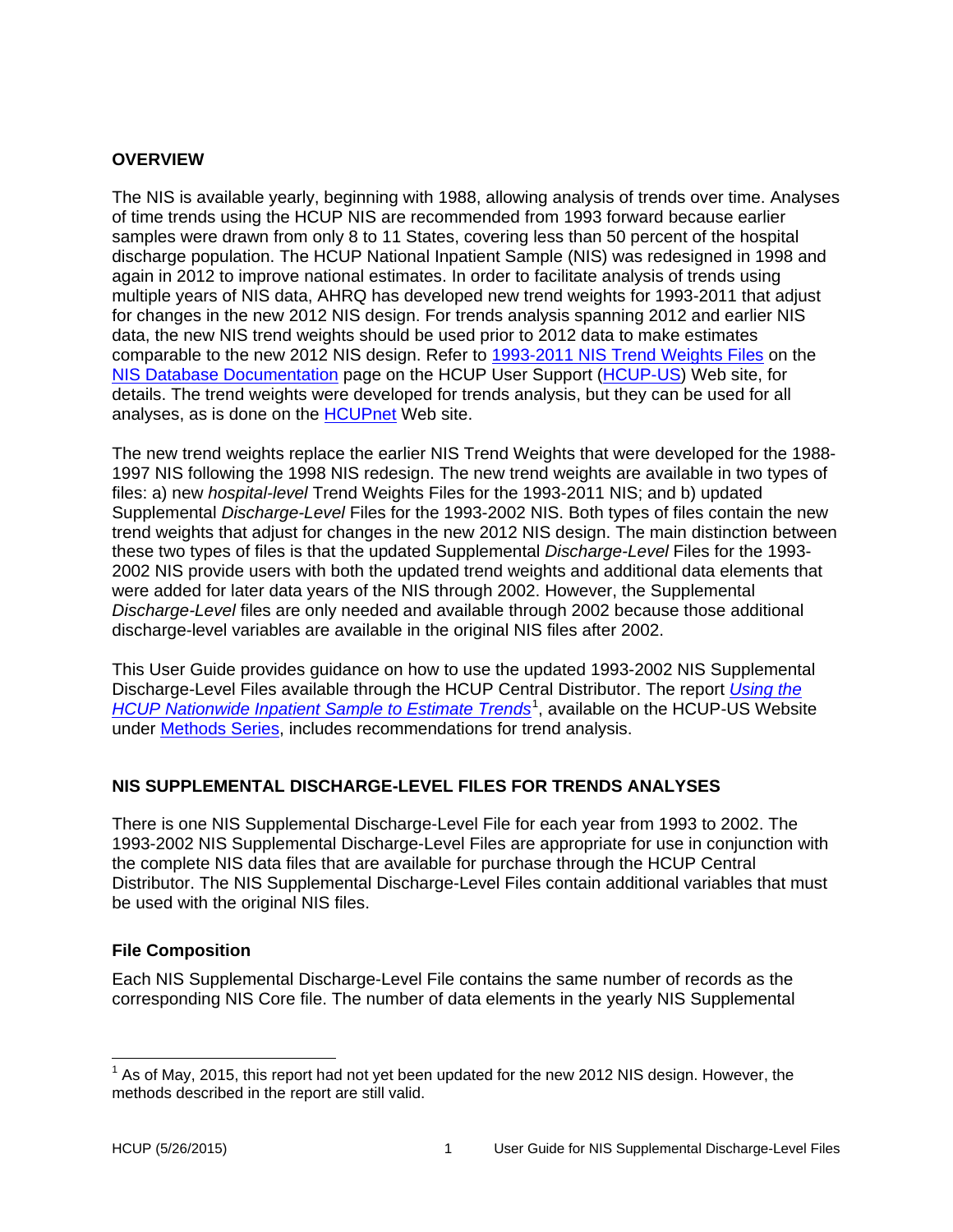Discharge-Level Files varies by year. A description of the data elements is provided in a later section of this guide.

### <span id="page-3-0"></span>**File Format**

The NIS Supplemental Discharge-Level Files are available in fixed-width ASCII formatted files on a single DVD.

### <span id="page-3-1"></span>**Linkage**

The NIS Supplemental Discharge-Level Files are to be match-merged with the original NIS Core files using the appropriate record identifier (SEQ in the 1993-1997 files or KEY in the 1998-2002 files). An example SAS program to merge the NIS Supplemental Discharge-Level Files with the NIS Core Files is provided.

### <span id="page-3-2"></span>**Obtaining the Data**

The NIS Supplemental Discharge-Level Files are available at no charge through the HCUP Central Distributor to users who have already purchased the NIS. The files may be ordered online on the HCUP Central Distributor [ordering Web site.](https://distributor.hcup-us.ahrq.gov/)

To reach the HCUP Central Distributor, please use one of the following contact channels: E-mail: [HCUPDistributor@ahrq.gov](mailto:hcupdistributor@ahrq.gov) Phone (toll free): (866) 556-4287 FAX: (866) 792-5313.

### <span id="page-3-3"></span>**DATA ELEMENTS IN THE NIS SUPPLEMENTAL DISCHARGE-LEVEL FILES**

The data elements in the 1993-2002 NIS Supplemental Discharge-Level Files consist of one of four types: new weights for national trends, renamed, recoded, and new data elements.

### <span id="page-3-4"></span>**Weights for National Trends**

The HCUP National Inpatient Sample (NIS) was redesigned in 1998 and again in 2012 data to improve national estimates. In order to facilitate analysis of trends using multiple years of NIS data, AHRQ developed new discharge trend weights for the 1993-2011 NIS. These weights adjust for changes in the 2012 NIS design and are designed to be used instead of the original NIS discharge weights for trends analysis. For trends analysis spanning 2012 and earlier NIS data, the new NIS trend weights should be used prior to 2012 data to make estimates comparable to the new 2012 NIS design. Refer to [1993-2011 NIS Trend Weights Files](http://www.hcup-us.ahrq.gov/db/nation/nis/trendwghts.jsp) on the [NIS Database Documentation](http://www.hcup-us.ahrq.gov/db/nation/nis/nisdbdocumentation.jsp) page on the HCUP User Support [\(HCUP-US\)](https://www.hcup-us.ahrq.gov/) Web site, for details. The trend weights were developed for trends analysis, but they can be used for all analyses, as is done on the [HCUPnet](http://hcupnet.ahrq.gov/HCUPnet.jsp) Web site.

The new 1993-2011 NIS Trend Weights replace the earlier NIS trend weights that were developed for the 1988-1997 NIS following the 1998 NIS redesign. The original 1988-2002 NIS Supplemental Discharge-Level Files contained the older trend weights. The updated 1993-2002 NIS Supplemental Discharge-Level Files contain the new trend weights. However, the Supplemental *Discharge-Level* files are only available through 2002, so the *hospital-level* Trend Weights Files are the only option for 2003-2011. The *hospital-level* Trend Weights Files are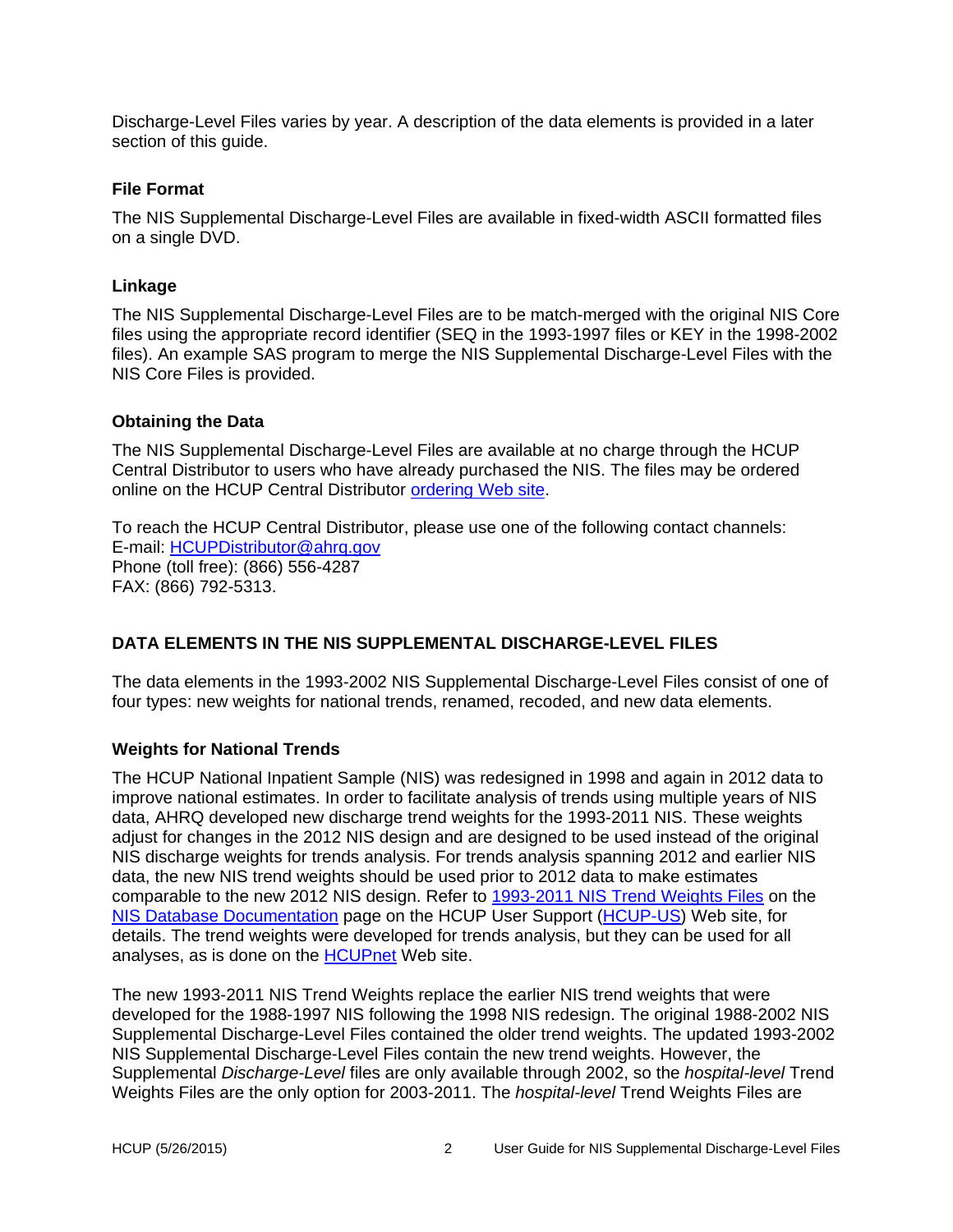available for download under [1993-2011 NIS Trend Weights Files](http://www.hcup-us.ahrq.gov/db/nation/nis/trendwghts.jsp) from the [NIS Database](http://www.hcup-us.ahrq.gov/db/nation/nis/nisdbdocumentation.jsp)  [Documentation](http://www.hcup-us.ahrq.gov/db/nation/nis/nisdbdocumentation.jsp) page on the HCUP-US Web site. The report *[Using the HCUP Nationwide](https://www.hcup-us.ahrq.gov/reports/methods/2006_05_NISTrendsReport_1988-2004.pdf)  [Inpatient Sample to Estimate Trends](https://www.hcup-us.ahrq.gov/reports/methods/2006_05_NISTrendsReport_1988-2004.pdf)<sup>[2](#page-4-4)</sup>*, available on the HCUP-US Website under Methods [Series,](https://www.hcup-us.ahrq.gov/reports/methods/methods.jsp) includes recommendations for trend analysis.

## <span id="page-4-0"></span>**Renamed Data Elements**

In a few cases, a data element in earlier NIS data is identical to a variable in later NIS years, except that the variable name was changed. In these cases, the NIS Supplemental Discharge-Level File for the earlier years contains the renamed variable that corresponds to later years. For example, in the 1993-2000 NIS, the variable for the encrypted physician identifier for the attending physician was called MDID S. Starting with the 2001 NIS, this exact information is stored in a variable called MDNUM1\_S. The NIS Supplemental Discharge-Level Files for 1993- 2000 include the information stored in MDID\_S, but the variable is named MDNUM1\_S.

## <span id="page-4-1"></span>**Recoded Data Elements**

Sometimes a data element in earlier NIS years is similar to a variable in later NIS years, but the coding scheme of the variable is different. In these cases, the NIS Supplemental Discharge-Level File for the earlier years contains the recoded variable that is consistent in name and coding to later years. For example, in the 1993-1997 NIS, the variable SEX includes information on the patient's gender. Starting in 1998, the variable FEMALE includes this same information but with a slightly different coding scheme. In the 1993-1997 NIS Supplemental Discharge-Level Files, the variable FEMALE is recoded from the variable SEX.

### <span id="page-4-2"></span>**New Data Elements**

The later years of the NIS contain data elements that were not included in earlier years. Because these data elements are of analytic use to researchers, the new variables are included in the NIS Supplemental Discharge-Level Files, when possible. For example, only the Clinical Classifications Software (CCS) for the principal diagnosis and procedure had been included in the original NIS files for 1993-1997. The CCS categories for secondary diagnoses and procedures are included in the 1993-1997 NIS Supplemental Discharge-Level Files because they were included in later years of the NIS.

## <span id="page-4-3"></span>**Handling of Diagnoses**

There are two major changes in how diagnoses are handled beginning with the 1998 and 2003 NIS. The data elements in the NIS Supplemental Discharge-Level Files present users with a consistent set of diagnostic information, corresponding to how diagnoses are handled in the later years.

*Invalid and inconsistent diagnoses.* Prior to 1998, invalid and inconsistent diagnoses are retained as reported in the diagnosis array (DXn) and a corresponding array of validity flags (DXV) indicates invalid or inconsistent codes. Beginning in the 1998 data, invalid and inconsistent diagnoses are masked and no validity flags are included in the NIS. Invalid diagnoses are set to "invl" and diagnoses inconsistent with the age or gender of the discharge

<span id="page-4-4"></span> $2^{2}$  As of May, 2015, this report had not yet been updated for the new 2012 NIS design. However, the methods described in the report are still valid.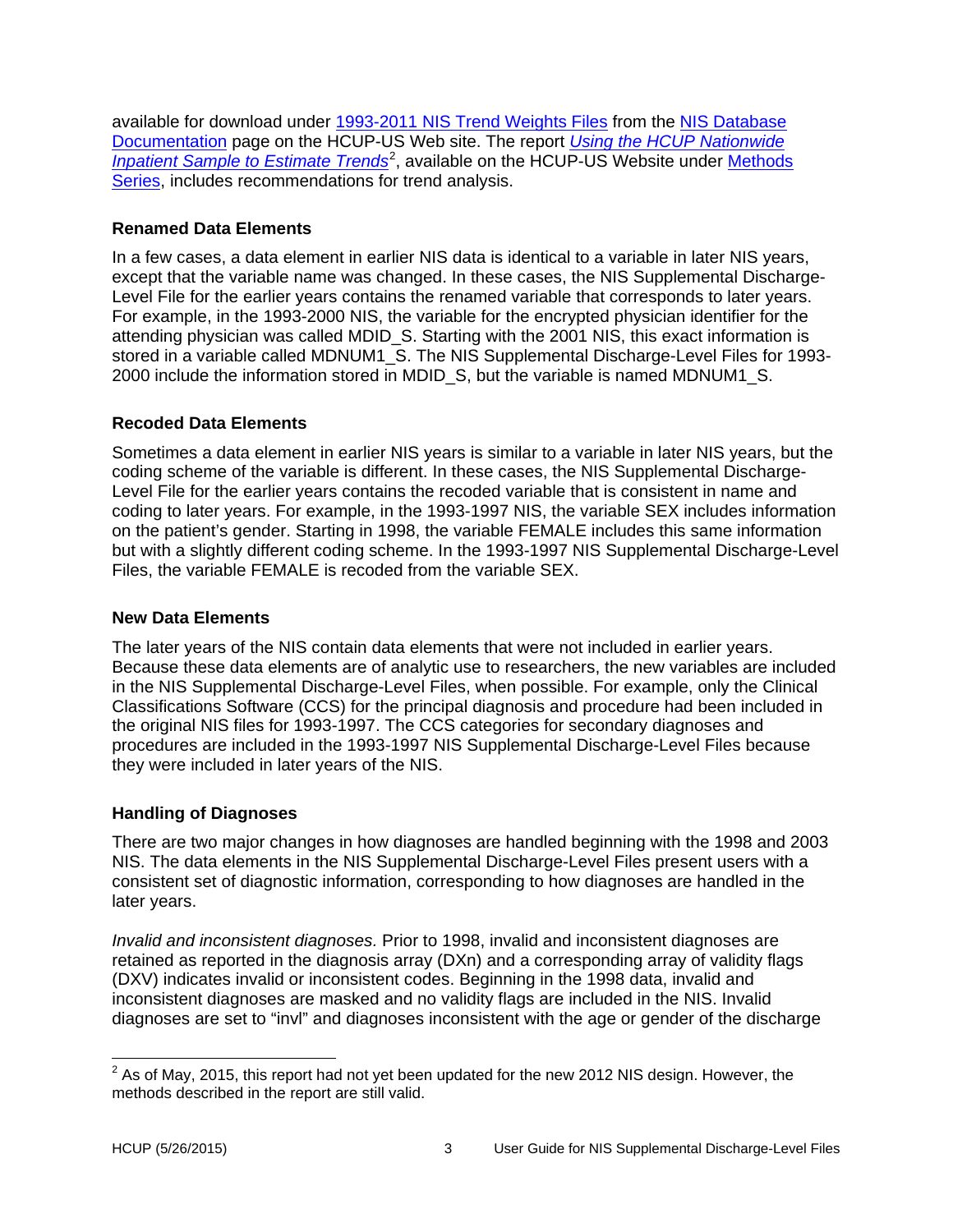are set to "incn." The 1993-1997 NIS Supplemental Discharge-Level Files include a diagnosis array in which invalid and inconsistent codes have been masked, just as they are in later years of the NIS.

The sample merge programs provided with the NIS Supplemental Discharge-Level Files rename the original diagnosis array (DXn) to (OLDDXn) to eliminate confusion. Users are advised to use the new, consistently coded diagnosis array in the NIS Supplemental Discharge-Level Files.

*External cause of injury codes (E codes).* Prior to 2003, E codes are included in the diagnosis array (DXn). Beginning in 2003, E codes are placed in a separate array (ECODEn). The 1993- 2002 NIS Supplemental Discharge-Level Files include a diagnosis array (DXn) that excludes E codes and the first four E codes reported on the original record are in a separate array (ECODEn).

### <span id="page-5-0"></span>**Handling of Procedures**

The handling of invalid and inconsistent procedures changed in 1998. Prior to 1998, invalid and inconsistent procedures are retained as reported in the procedure array (PRn) and a corresponding array of validity flags (PRV) indicates invalid or inconsistent codes. Beginning in the 1998 data, invalid and inconsistent procedures are masked and no validity flags are included in the NIS. Invalid procedures are set to "invl" and procedures inconsistent with the age or gender of the discharge are set to "incn." The 1993-1997 NIS Supplemental Discharge-Level Files include a procedure array in which invalid and inconsistent codes have been masked, just as they are in later years of the NIS.

The sample merge programs provided with the NIS Supplemental Discharge-Level Files rename the original diagnosis array (PRn) to (OLDPRn) to eliminate confusion. Users are advised to use the new, consistently coded procedure array in the NIS Supplemental Discharge-Level Files.

Table 1 (on the following page) lists the data elements in the NIS Supplemental Discharge-Level Files. Documentation for these data elements is included in the NIS documentation on the HCUP User Support Website [\(http://www.hcup-us.ahrq.gov/db/nation/nis/nisdde.jsp\)](http://www.hcup-us.ahrq.gov/db/nation/nis/nisdde.jsp). Specific information on how variables were recoded for the NIS Supplemental Discharge-Level Files is included in Appendix A.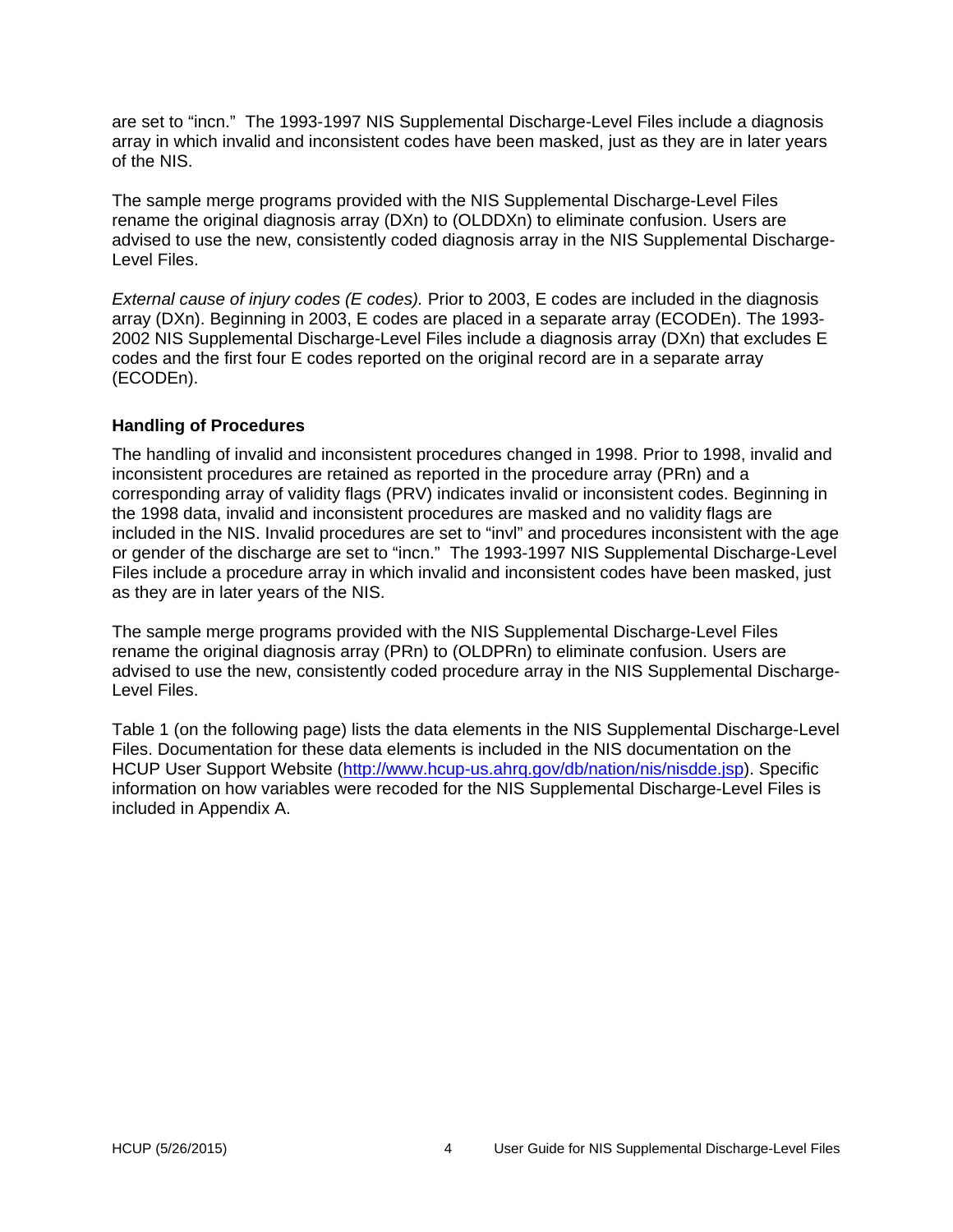|                    |                                       |                             | <b>Data Year</b> |                              |          |                                  |          |                  |                |                |                |  |
|--------------------|---------------------------------------|-----------------------------|------------------|------------------------------|----------|----------------------------------|----------|------------------|----------------|----------------|----------------|--|
|                    |                                       |                             |                  | (x indicates data element is |          |                                  |          |                  |                |                |                |  |
|                    |                                       | included in that year's NIS |                  |                              |          |                                  |          |                  |                |                |                |  |
|                    |                                       |                             |                  |                              |          | <b>Trends Supplemental file)</b> |          |                  |                |                |                |  |
|                    |                                       | 1                           | 1                | 1                            | 1        | 1                                | 1        | 1                | $\overline{2}$ | $\overline{2}$ | $\overline{2}$ |  |
|                    |                                       | 9                           | 9                | 9                            | 9        | 9                                | 9        | $\boldsymbol{9}$ | $\mathbf 0$    | $\mathbf 0$    | $\overline{0}$ |  |
|                    |                                       | 9                           | 9                | 9                            | 9        | 9                                | 9        | $9\,$            | $\mathbf 0$    | $\mathbf 0$    | 0              |  |
|                    |                                       | 3                           | $\overline{4}$   | 5                            | 6        | $\overline{7}$                   | 8        | 9                | 0              | 1              | 2              |  |
| Linkage            |                                       |                             |                  |                              |          |                                  |          |                  |                |                |                |  |
| <b>SEQ</b>         | Used to link records in the           |                             |                  |                              |          |                                  |          |                  |                |                |                |  |
|                    | <b>NIS Supplemental</b>               |                             |                  |                              |          |                                  |          |                  |                |                |                |  |
|                    | Discharge-Level File to the           | X.                          | $\mathsf{X}$     | X                            | X        | X                                |          |                  |                |                |                |  |
|                    | original 1993-1997 NIS.               |                             |                  |                              |          |                                  |          |                  |                |                |                |  |
| <b>KEY</b>         | Used to link records in the           |                             |                  |                              |          |                                  |          |                  |                |                |                |  |
|                    | <b>NIS Supplemental</b>               |                             |                  |                              |          |                                  |          |                  |                |                |                |  |
|                    | Discharge-Level File to the           |                             |                  |                              |          |                                  | x        | X                | x              | x              | x              |  |
|                    | original 1998-2002 NIS.               |                             |                  |                              |          |                                  |          |                  |                |                |                |  |
| Demographic        |                                       |                             |                  |                              |          |                                  |          |                  |                |                |                |  |
| <b>AWEEKEND</b>    | Recoded from ADAYWK                   | x                           | X                | X                            | X        | X                                |          |                  |                |                |                |  |
|                    | (see Appendix A)                      |                             |                  |                              |          |                                  |          |                  |                |                |                |  |
| <b>DISPuniform</b> | <b>Recoded from DISP</b>              | x                           | X                | X                            | X        | X                                |          |                  |                |                |                |  |
|                    | (see Appendix A)                      |                             |                  |                              |          |                                  |          |                  |                |                |                |  |
| <b>ELECTIVE</b>    | <b>Recoded from ATYPE</b>             | x                           | x                | x                            | x        | x                                | x        | X                | X              | X              |                |  |
|                    | (see Appendix A)                      |                             |                  |                              |          |                                  |          |                  |                |                |                |  |
| <b>FEMALE</b>      | Recoded from SEX                      | x                           | x                | X                            | X        | X                                |          |                  |                |                |                |  |
|                    | (see Appendix A)                      |                             |                  |                              |          |                                  |          |                  |                |                |                |  |
| ZIPINC_Qrtl        | Added for 1997-2002 only <sup>3</sup> |                             |                  |                              |          | X.                               | X        | X                | X              | X              | X              |  |
| <b>Diagnoses</b>   |                                       |                             |                  |                              |          |                                  |          |                  |                |                |                |  |
| DX1-DX15           | For 1993-1997:                        |                             |                  |                              |          |                                  |          |                  |                |                |                |  |
|                    | - Set to "invl" if $DXV = 1$          |                             |                  |                              |          |                                  |          |                  |                |                |                |  |
|                    | - Set to "incn" if $DXV = .C$         |                             |                  |                              |          |                                  |          |                  |                |                |                |  |
|                    |                                       |                             |                  |                              |          |                                  |          |                  |                |                |                |  |
|                    | For 1993-2002:                        | x                           | x                | X                            | X        | x                                | X        | X                | X              | X              | x              |  |
|                    | - Extracted E codes into              |                             |                  |                              |          |                                  |          |                  |                |                |                |  |
|                    | <b>ECODE</b> array                    |                             |                  |                              |          |                                  |          |                  |                |                |                |  |
|                    | - Packed DX array to                  |                             |                  |                              |          |                                  |          |                  |                |                |                |  |
|                    | eliminate gaps                        |                             |                  |                              |          |                                  |          |                  |                |                |                |  |
| <b>NDX</b>         | Recalculated to correspond            | X                           | X.               | $\times$                     | $\times$ | X                                | <b>X</b> | X                | X              | x              | X              |  |
|                    | to updated DX array                   |                             |                  |                              |          |                                  |          |                  |                |                |                |  |
| DXCCS1             | For 1993-1997:                        |                             |                  |                              |          |                                  |          |                  |                |                |                |  |
|                    | - Renamed DCCHPR1                     |                             |                  |                              |          |                                  |          |                  |                |                |                |  |
|                    | - Set to $.A$ if $DXV1 = 1$           |                             |                  |                              |          |                                  |          |                  |                |                |                |  |
|                    | - Set to $.C$ if DXV1 = $.C$          | x                           | X                | X                            | X.       | x                                | X.       | x                | X              | x              | x              |  |
|                    |                                       |                             |                  |                              |          |                                  |          |                  |                |                |                |  |
|                    | For 1993-2002:                        |                             |                  |                              |          |                                  |          |                  |                |                |                |  |
|                    | - Remove E code CCS                   |                             |                  |                              |          |                                  |          |                  |                |                |                |  |

<span id="page-6-0"></span>

|  | Table 1. Data Elements in the 1993-2002 NIS Supplemental Discharge-Level Files |
|--|--------------------------------------------------------------------------------|
|--|--------------------------------------------------------------------------------|

<span id="page-6-1"></span><sup>3</sup> Because the data were not available, ZIPINC\_Qrtl could not be added for earlier years of the NIS.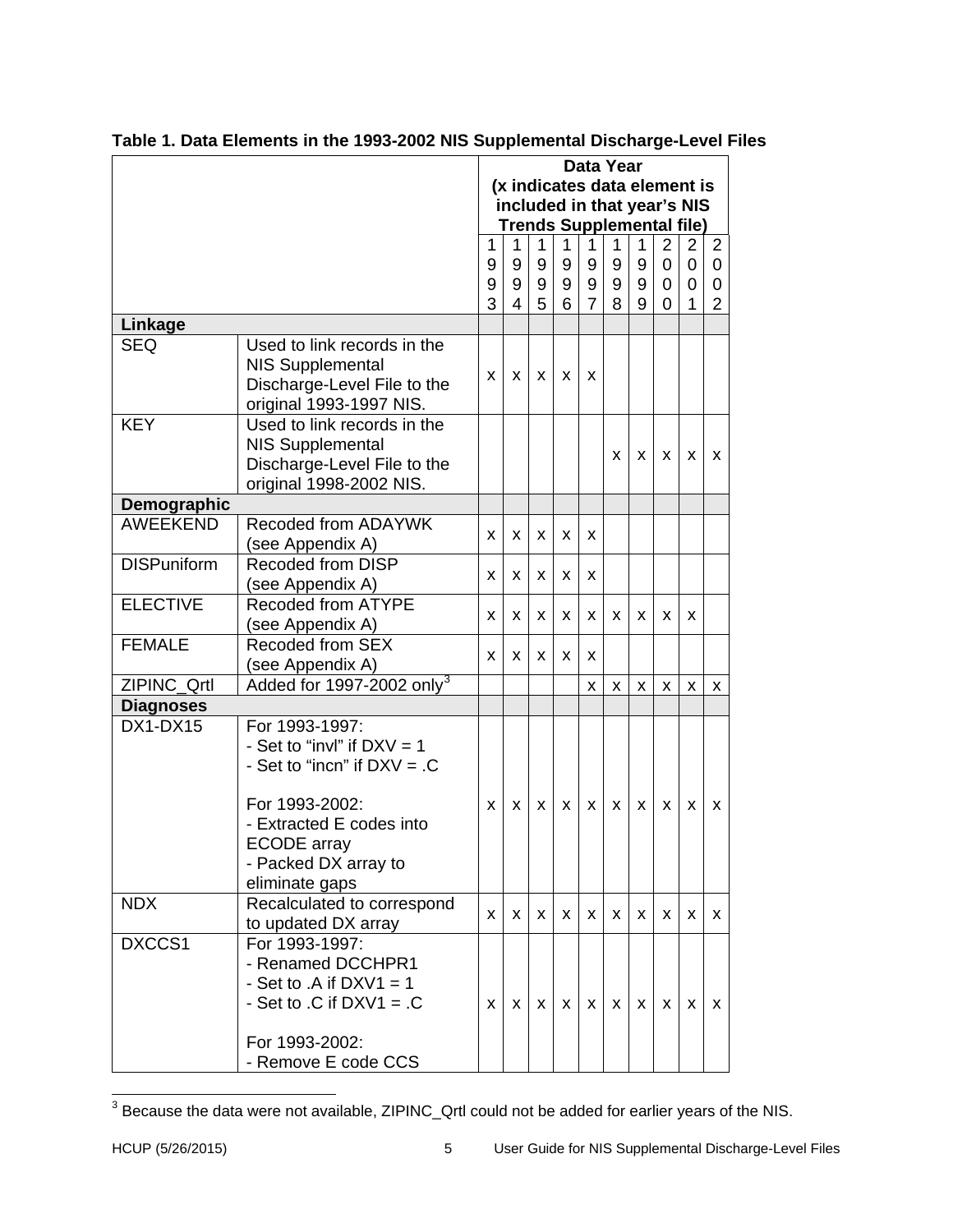|                                                 |                                                                                                                                                                                         |             |             | <b>Data Year</b><br>(x indicates data element is<br>included in that year's NIS |             |                |             |                                  |             |                          |                          |  |
|-------------------------------------------------|-----------------------------------------------------------------------------------------------------------------------------------------------------------------------------------------|-------------|-------------|---------------------------------------------------------------------------------|-------------|----------------|-------------|----------------------------------|-------------|--------------------------|--------------------------|--|
|                                                 |                                                                                                                                                                                         |             |             |                                                                                 |             |                |             | <b>Trends Supplemental file)</b> |             |                          |                          |  |
|                                                 |                                                                                                                                                                                         | 1<br>9<br>9 | 1<br>9<br>9 | 1<br>9<br>9                                                                     | 1<br>9<br>9 | 1<br>9<br>9    | 1<br>9<br>9 | 1<br>9<br>9                      | 2<br>0<br>0 | $\overline{2}$<br>0<br>0 | $\overline{2}$<br>0<br>0 |  |
|                                                 |                                                                                                                                                                                         | 3           | 4           | 5                                                                               | 6           | $\overline{7}$ | 8           | 9                                | 0           | 1                        | $\overline{2}$           |  |
| DXCCS2-<br>DXCCS15                              | For 1993-1997:<br>- Assigned using CCS<br>software                                                                                                                                      |             | X           | x                                                                               | X           | X              |             |                                  |             |                          |                          |  |
| ECODE1-<br>ECODE4                               | Extracted from DX array.<br>Only the first four<br>occurrences are retained.                                                                                                            | X           | X           | X                                                                               | X           | X              | X           | X                                | X           | x                        | x                        |  |
| E CCS1-<br>E CCS4                               | Assigned using CCS<br>software                                                                                                                                                          | x           | X           | X                                                                               | X           | X              | X           | x                                | x           | X                        | x                        |  |
| <b>NECODE</b>                                   | Calculated for ECODE array                                                                                                                                                              | X           | X           | X                                                                               | x           | x              | x           | X                                | x           | х                        | x                        |  |
| <b>Procedures</b>                               |                                                                                                                                                                                         |             |             |                                                                                 |             |                |             |                                  |             |                          |                          |  |
| <b>PR1-PR15</b>                                 | Set to "invl" if $PRV = 1$ .<br>Set to "incn" if $PRV = .C$ .                                                                                                                           | X<br>X      |             | X                                                                               | X           | X              |             |                                  |             |                          |                          |  |
| PRCCS1                                          | Renamed PCCHPR1<br>Set to .A if $PRVn = 1$<br>Set to $.C$ if $PRVn = .C$                                                                                                                | x           | X           | X                                                                               | X           | x              |             |                                  |             |                          |                          |  |
| PRCCS2-<br>Assign using CCS software<br>PRCCS15 |                                                                                                                                                                                         | X           | X           | X                                                                               | X           | x              |             |                                  |             |                          |                          |  |
| <b>Physician Identifiers</b>                    |                                                                                                                                                                                         |             |             |                                                                                 |             |                |             |                                  |             |                          |                          |  |
| MDNUM1 S                                        | Renamed MDID S                                                                                                                                                                          | X           | X           | X.                                                                              | X           | X              | X           | X                                | X           |                          |                          |  |
| MDNUM2_S                                        | Renamed SURGID_S                                                                                                                                                                        | X           | X           | X                                                                               | X           | X              | X           | X                                | X           |                          |                          |  |
| <b>Hospital Stratifiers</b>                     |                                                                                                                                                                                         |             |             |                                                                                 |             |                |             |                                  |             |                          |                          |  |
| <b>HOSP</b><br><b>BEDSIZE</b>                   | Added to be consistent with<br>1998 forward NIS definition<br>that defines size within U.S.<br>Census region.                                                                           | X           | X           | X                                                                               | X           | x              |             |                                  |             |                          |                          |  |
| <b>HOSP</b><br><b>CONTROL</b>                   | Added to be consistent with<br>1998 forward NIS definition<br>that includes collapsed<br>categories.                                                                                    | X           | X           | X                                                                               | X           | x              |             |                                  |             |                          |                          |  |
| <b>HOSP</b><br><b>LOCATION</b>                  | Added to be consistent with<br>1998 forward NIS naming<br>convention.                                                                                                                   | X           | X           | X                                                                               | X           | x              |             |                                  |             |                          |                          |  |
| HOSP_<br><b>LOCTEACH</b>                        | Added to be consistent with<br>1998 forward NIS definition.<br>Definition of a teaching<br>hospital is broader than<br>H LOCTCH. More facilities<br>will be categorized as<br>teaching. | X           | X           | x                                                                               | X           | x              |             |                                  |             |                          |                          |  |
| <b>HOSP</b><br><b>REGION</b>                    | Added to be consistent with<br>1998 forward NIS naming<br>convention.                                                                                                                   | X           | X           | X                                                                               | X           | X              |             |                                  |             |                          |                          |  |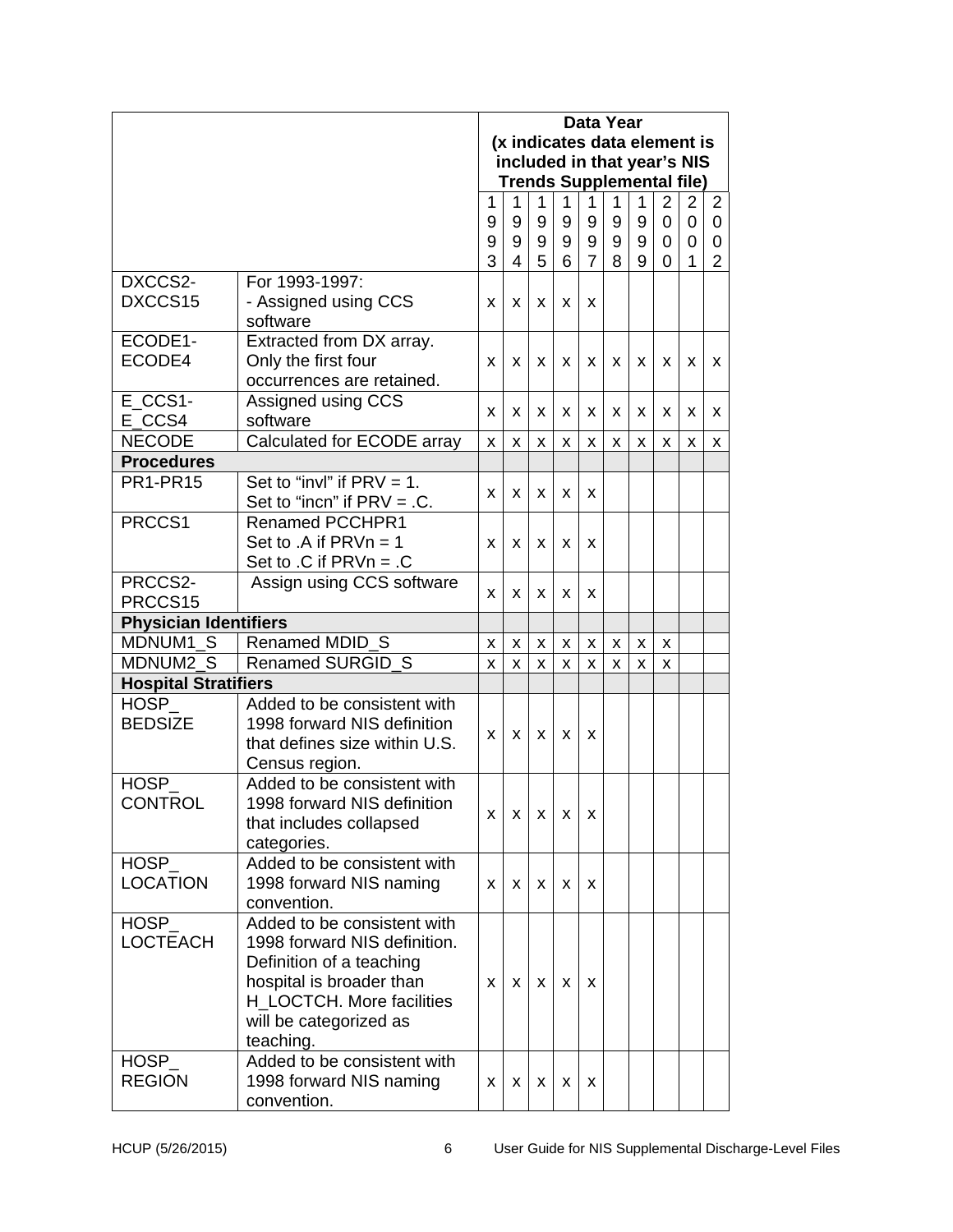|                                                                                                                                                                                                           |                                                                                                                                                                                                                                                          |   |   |   |   | Data Year      |   |   |          | (x indicates data element is<br>included in that year's NIS<br><b>Trends Supplemental file)</b> |                |
|-----------------------------------------------------------------------------------------------------------------------------------------------------------------------------------------------------------|----------------------------------------------------------------------------------------------------------------------------------------------------------------------------------------------------------------------------------------------------------|---|---|---|---|----------------|---|---|----------|-------------------------------------------------------------------------------------------------|----------------|
|                                                                                                                                                                                                           |                                                                                                                                                                                                                                                          | 1 | 1 | 1 | 1 | 1              | 1 | 1 | 2        | $\overline{2}$                                                                                  | $\overline{2}$ |
|                                                                                                                                                                                                           |                                                                                                                                                                                                                                                          | 9 | 9 | 9 | 9 | 9              | 9 | 9 | 0        | $\overline{0}$                                                                                  | $\Omega$       |
|                                                                                                                                                                                                           |                                                                                                                                                                                                                                                          | 9 | 9 | 9 | 9 | 9              | 9 | 9 | $\Omega$ | $\overline{0}$                                                                                  | $\Omega$       |
|                                                                                                                                                                                                           |                                                                                                                                                                                                                                                          | 3 | 4 | 5 | 6 | $\overline{7}$ | 8 | 9 | 0        | 1                                                                                               | $\overline{2}$ |
| HOSP<br>Added to be consistent with<br><b>TEACH</b><br>1998 forward NIS definition.<br>Definition of a teaching<br>hospital is broader than<br>H TCH. More facilities will<br>be categorized as teaching. |                                                                                                                                                                                                                                                          | X | X | X | X | X              |   |   |          |                                                                                                 |                |
| <b>Variables for Weighting</b>                                                                                                                                                                            |                                                                                                                                                                                                                                                          |   |   |   |   |                |   |   |          |                                                                                                 |                |
| <b>NIS</b><br><b>STRATUM</b>                                                                                                                                                                              | Renamed STRATUM.<br>Appropriate for use with<br>trend discharge weight<br>(TRENDWT)                                                                                                                                                                      | X | X | X | X | X              |   |   |          |                                                                                                 |                |
| <b>TOTAL DISC</b>                                                                                                                                                                                         | <b>Renamed TOTDSCHG</b>                                                                                                                                                                                                                                  | X | X | X | X | X              |   |   |          |                                                                                                 |                |
| <b>TRENDWT</b>                                                                                                                                                                                            | Added to be consistent with<br>NIS 2012 forward sample<br>design. Use TRENDWT for<br>any analysis spanning 2012<br>and earlier NIS data. The<br>original discharge weights on<br>the 1993-2002 NIS should be<br>used only for a single year<br>analysis. | X | X | X | X | X              | X | X | X        | X                                                                                               | X              |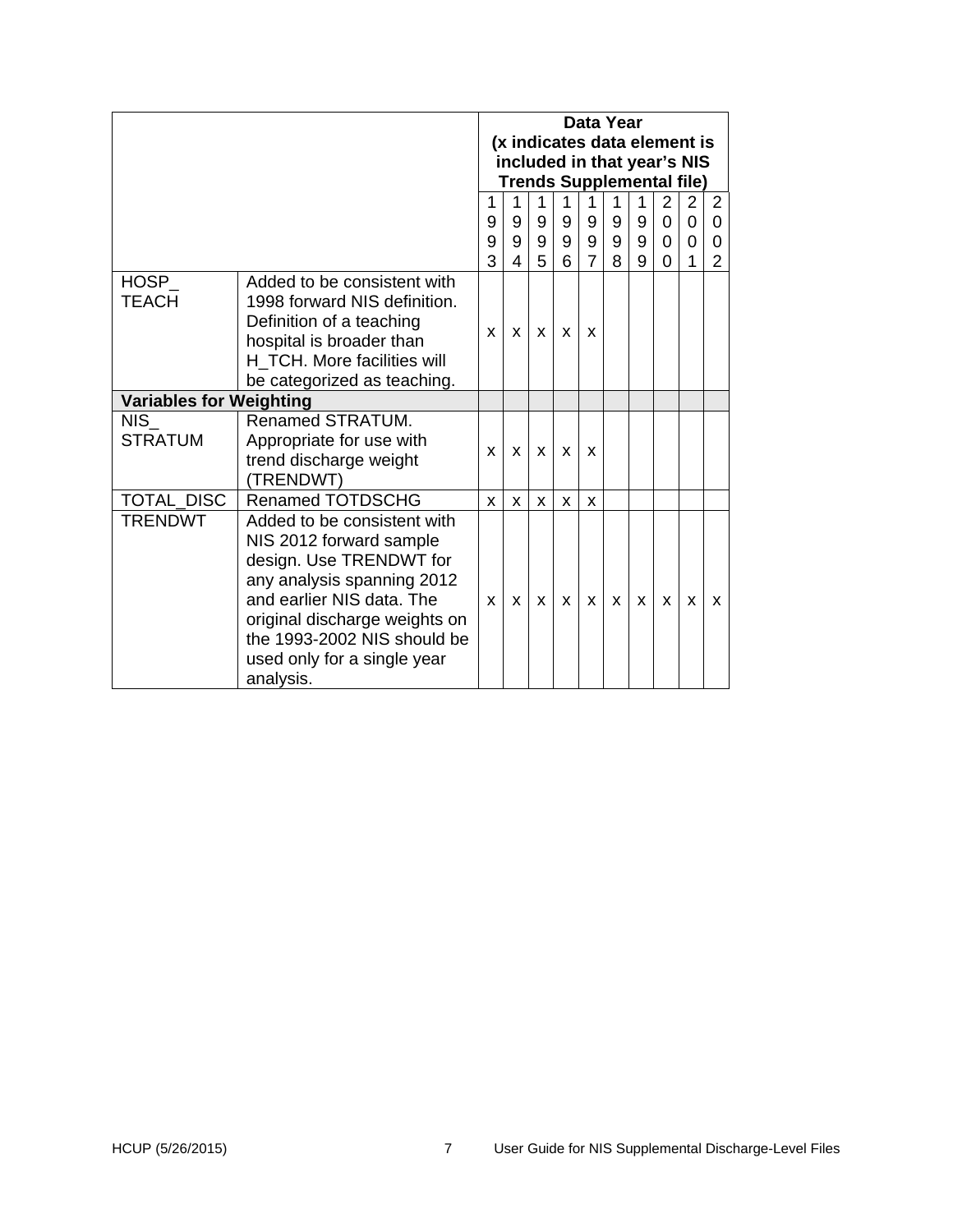## <span id="page-9-0"></span>**HOW TO USE THE NIS SUPPLEMENTAL DISCHARGE-LEVEL FILES**

The NIS Supplemental Discharge-Level Files were designed to be merged with the NIS Core files to produce a dataset containing the complete set of variables from both sources. The NIS Supplemental Discharge-Level Files DVD contains the NIS Supplemental Discharge-Level Files, documentation, load programs for SAS, SPSS, and Stata, and an example SAS program to merge the NIS Supplemental Discharge-Level Files with the NIS Core Files. The NIS Supplemental Discharge-Level Files DVD does not include the NIS Core files, which must be obtained separately from the HCUP Central Distributor.

## <span id="page-9-1"></span>**Contents of the NIS Supplemental Discharge-Level Files DVD**

All years of the NIS Supplemental Discharge-Level Files are distributed on a single DVD. The DVD includes the directories described below in Table 2.

| <b>Directory</b>     | <b>Contents</b>                                                  |
|----------------------|------------------------------------------------------------------|
| Root                 | User Guide for NIS Supplemental Discharge-Level Files - this     |
|                      | document                                                         |
| /File Specifications | Text files containing specifications for each of the NIS Trends  |
|                      | Supplemental files including the dataset name, number of         |
|                      | observations, and record layout.                                 |
| /Files               | Fixed-width ASCII self-extracting compressed files for each year |
|                      | of the NIS Supplemental Discharge-Level Files.                   |
| /SAS Load Programs   | SAS load programs for each year of the NIS Supplemental          |
|                      | Discharge-Level Files. There is one program per year.            |
| /SPSS Load Programs  | SPSS load programs for each year of the NIS Supplemental         |
|                      | Discharge-Level Files. There is one program per year.            |
| /Stata Load Programs | Stata load programs for each year of the NIS Supplemental        |
|                      | Discharge-Level Files. There is one program per year.            |
| /Sample Merge        | Example SAS program to merge the NIS Supplemental                |
| Program              | Discharge-Level Files with the NIS Core Files.                   |

<span id="page-9-2"></span>**Table 2. NIS Supplemental Discharge-Level Files DVD**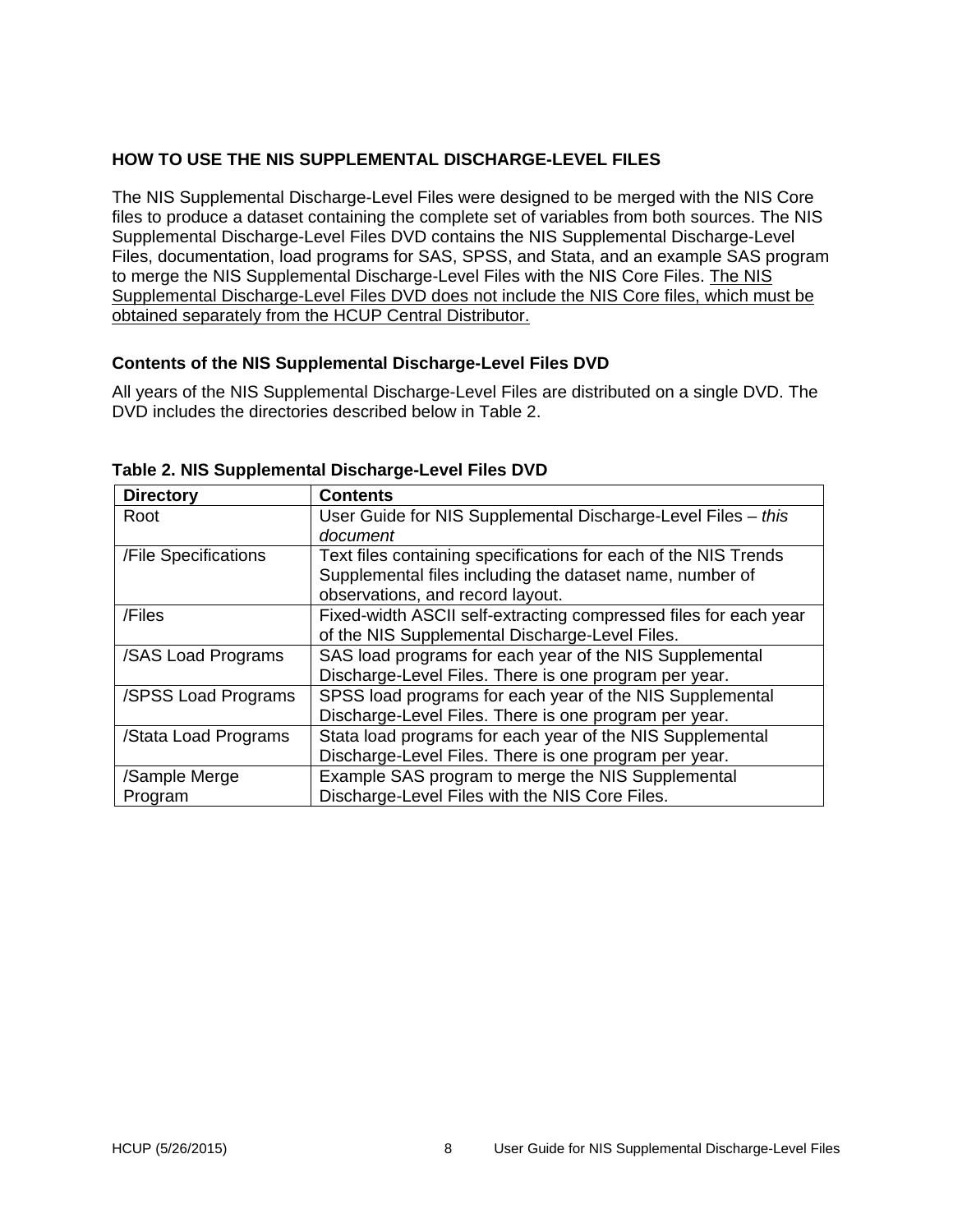The 1993-2002 NIS Supplemental Discharge-Level Files are described in table 3 below.

| Year | <b>File Name</b>          | <b>ASCII</b><br><b>File Size</b> | Number of<br><b>Variables</b> | <b>Number of</b><br><b>Records</b> |
|------|---------------------------|----------------------------------|-------------------------------|------------------------------------|
| 1993 | NIS_1993_Supplemental.ASC | 2.15 GB                          | 86                            | 6,538,976                          |
| 1994 | NIS 1994 Supplemental.ASC | 2.10 GB                          | 86                            | 6,385,011                          |
| 1995 | NIS_1995_Supplemental.ASC | 2.21 GB                          | 86                            | 6,714,935                          |
| 1996 | NIS 1996 Supplemental.ASC | 2.15 GB                          | 86                            | 6,542,069                          |
| 1997 | NIS_1997_Supplemental.ASC | 2.37 GB                          | 87                            | 7,148,420                          |
| 1998 | NIS_1998_Supplemental.ASC | 1.43 GB                          | 46                            | 6,827,350                          |
| 1999 | NIS_1999_Supplemental.ASC | 1.50 GB                          | 46                            | 7,198,929                          |
| 2000 | NIS_2000_Supplemental.ASC | 1.63 GB                          | 46                            | 7,450,992                          |
| 2001 | NIS 2001 Supplemental.ASC | 1.33 GB                          | 44                            | 7,452,727                          |
| 2002 | NIS_2002_Supplemental.ASC | 1.39 GB                          | 43                            | 7,853,982                          |

<span id="page-10-1"></span>**Table 3. NIS Supplemental Discharge-Level ASCII Files** 

## **Copying and Decompressing the ASCII Files**

In order to load and analyze the NIS data on a computer, you will need the following:

- A DVD drive
- A hard drive with at least 15 gigabytes of space available for each year
- SAS<sup>®</sup>, SPSS<sup>®</sup>, Stata<sup>®</sup> or similar analysis software.

To copy and decompress the data from the DVD, follow these steps:

- 1) Create a directory for the NIS on your hard drive.
- 2) Copy the self-extracting data files from the DVD into the new directory.
- 3) To unzip each data file, run the corresponding \*.exe file by typing the file name from a command prompt or by clicking on the name from within Windows Explorer.
- 4) Edit the name of the "Extract to Folder" in the Self-Extractor dialog to select the desired destination directory for the extracted file.
- 5) Click on the "OK" button, and if prompted, click "Yes" to create the folder.
- 6) You will be prompted to enter the encryption password (sent separately by email) to decrypt each file.
- 7) The ASCII data files will then be decrypted and uncompressed into this directory. After the files are uncompressed, the \*.exe files can be deleted.

## <span id="page-10-0"></span>**Downloading and Running the Load Programs**

Programs to load the data into SAS, SPSS, or Stata, are available on the DVD and on the HCUP User Support Web site (HCUP-US). To download and run the load programs, follow these steps:

- 1) Go to the NIS Supplemental Discharge-Level Files page on HCUP-US at [https://www.hcup-us.ahrq.gov/db/nation/nis/nistrends2.jsp.](https://www.hcup-us.ahrq.gov/db/nation/nis/nistrends2.jsp)
- 2) Go to the "Load Programs" section on this page.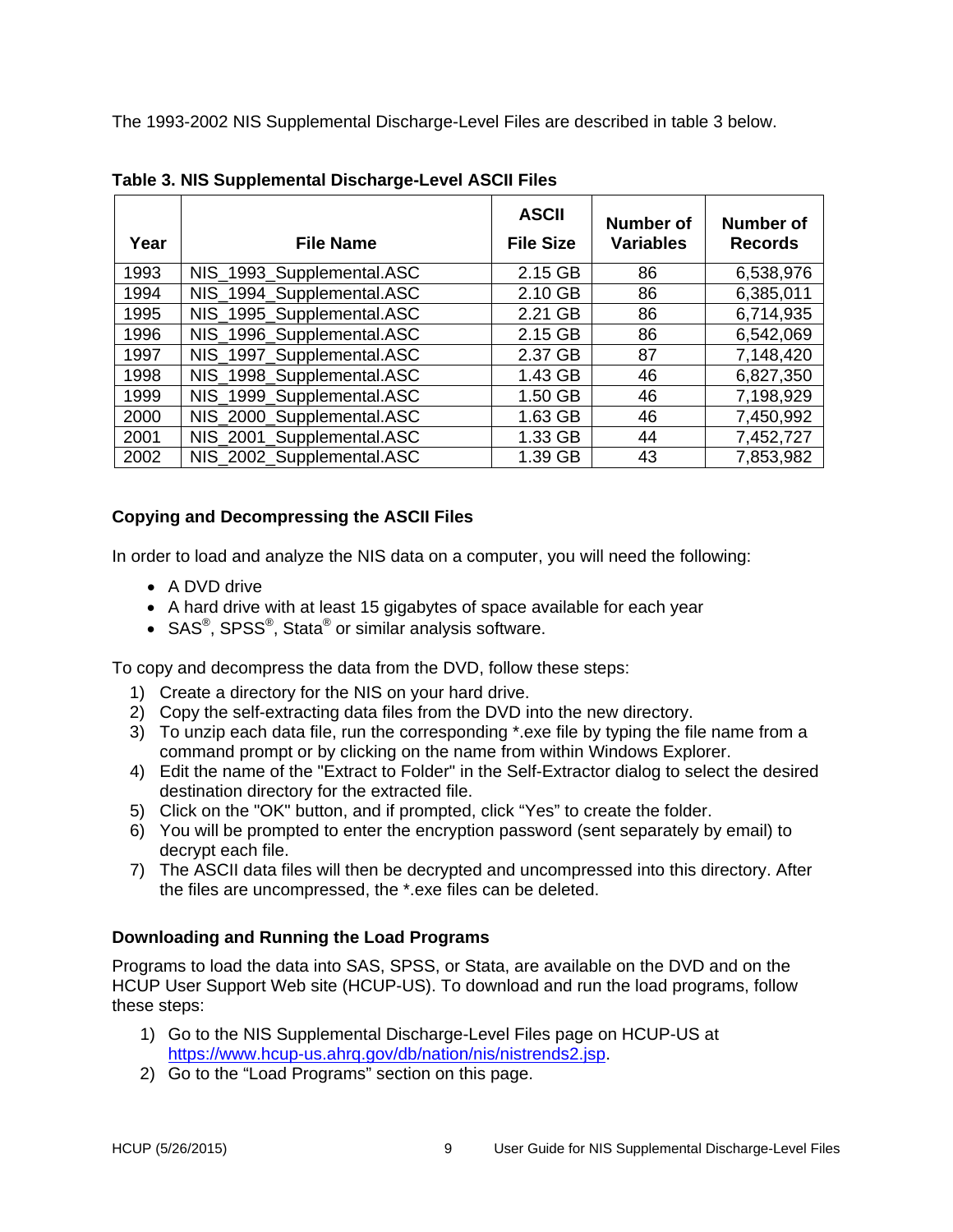- 3) Click on "SAS Load Programs", "SPSS Load Programs", or "STATA Load Programs" to go to the corresponding Load Programs page.
- 4) Select and download the load programs you need. The load programs are specific to the data year. Save the load programs into the same directory as the NIS ASCII files on your computer.
- 5) Edit and run the load programs as appropriate for your environment to load and save the analysis files. For example, add directory paths for the input and output files if needed.

## <span id="page-11-0"></span>**Merge Instructions for SAS Users**

<span id="page-11-1"></span>Merging a NIS Supplemental Discharge-Level File with a NIS Core file requires five steps:

- *Step 1 – Organize PC directories***.** If using the supplied SAS programs to combine the NIS Supplemental Discharge-Level Files with the NIS Core files, the NIS Supplemental Discharge-Level SAS file and the Core file for a given year should be placed in the same directory. Place the provided SAS programs in a convenient directory.
- <span id="page-11-2"></span>• *Step 2 – SAS load the NIS Supplemental Discharge-Level Files***.** Use the provided SAS load programs to load the ASCII files into SAS format.
- <span id="page-11-3"></span>• *Step 3 – Modify SAS Merge program*. T**w**o SAS programs are provided:
	- $\circ$  NIS Trends Supplemental Driver.sas is modified by the user, as described below, to indicate the appropriate year and the location of the input files.
	- o NIS\_Trends\_Supplemental\_Macro.sas is called by the driver program and should not be modified by the user.

The SAS program NIS\_Trends\_Supplemental\_Driver.sas must be modified to reflect the appropriate year, directories, and file names. There are six macro variables that must be updated in order for the program to run without error:

| <b>Macro Variable Statement</b> | <b>Description</b>                                                                                                           | <b>Allowable Values</b>                                                                                                          |
|---------------------------------|------------------------------------------------------------------------------------------------------------------------------|----------------------------------------------------------------------------------------------------------------------------------|
| %LET year_ $=$                  | Year to be processed                                                                                                         | 1993 to 2002                                                                                                                     |
| %LET corepath_ $=$              | Directory on user's PC<br>where the NIS Core<br>file and the NIS<br>Supplemental<br>Discharge-Level SAS<br>files are stored. | A valid PC directory path<br>name such as c:\NIS.                                                                                |
| %LET corename_ $=$              | Name of the NIS Core<br>file to be used.                                                                                     | The valid name of a SAS<br>data file containing the NIS<br>Core data. Do not specify<br>the file extension or directory<br>path. |
| %LET mrgpath_ $=$               | Directory on user's PC<br>where the merged<br>output file will be<br>stored.                                                 | A valid PC directory path<br>name such as c:\NIS.                                                                                |
| %LET mrgname $=$                | Name of the output file<br>created by the                                                                                    | Any valid file name, without<br>directory path or file                                                                           |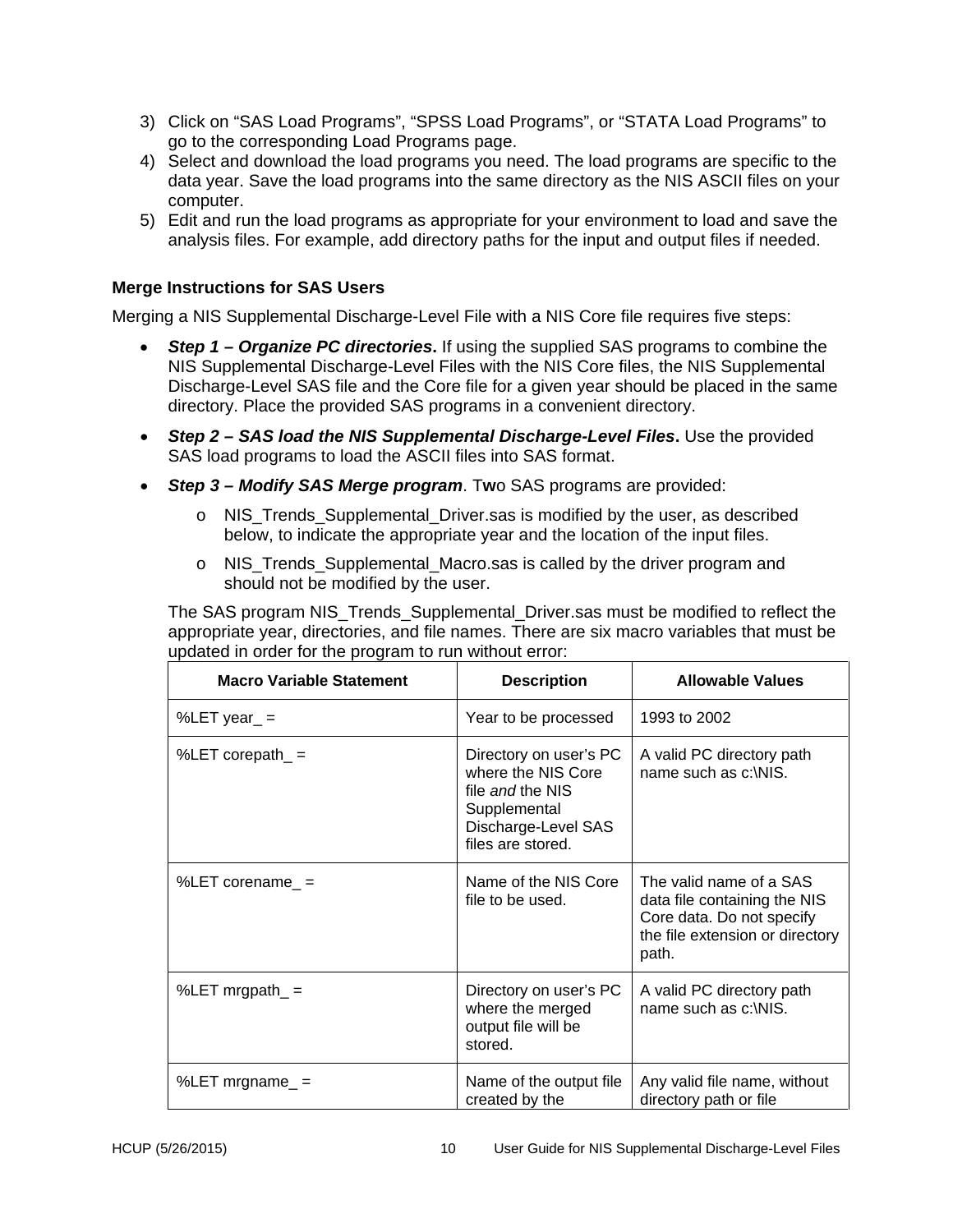| <b>Macro Variable Statement</b>                       | <b>Description</b>                                                                                                                                    | <b>Allowable Values</b> |  |  |  |
|-------------------------------------------------------|-------------------------------------------------------------------------------------------------------------------------------------------------------|-------------------------|--|--|--|
|                                                       | program                                                                                                                                               | extension               |  |  |  |
| %INCLUDE "path/<br>NIS_Trends_Supplemental_Macro.sas" | Change path to the directory path of the supplied<br>program, (usually the same location as the Driver<br>program, but may be different, if desired). |                         |  |  |  |

- <span id="page-12-0"></span>• *Step 4 – Run the program*. Depending on CPU and disk subsystem speed, it may take five minutes or more to process each year of data.
- <span id="page-12-1"></span>• *Step 5 – Check the SAS log*. The programs should run without errors. Some warnings are acceptable under certain circumstances (see below). It is important to insure that the NIS Supplemental Discharge-Level File and the NIS Core file have the same number of observations and that the number of observations is identical to the "Number of Records" listed in the table above.

### <span id="page-12-2"></span>*A Note on NIS Core Files for 1993 to 1997*

For most years, NIS Core files are a single file containing all required variables. However the 1993 to 1997 NIS are stored in multiple files (e.g. Core A, Core B, Dx, Pr, etc.) The provided SAS programs will accept only a single input Core file. Therefore, the user may wish to combine the separate files of the NIS Core before merging them with the NIS Supplemental Discharge-Level File. Alternately, it is possible to use the main Core file ("Core A") alone with the supplied programs. Reformatted diagnosis and procedure arrays will be added to the Core A file. If this approach is chosen, the user may notice warnings on the SAS log reading: "Not all variable names in the RENAME list …were used". These warnings are not critical.

#### <span id="page-12-3"></span>*The Resulting SAS Output File*

The file output by the SAS programs will contain all data elements from the NIS Core and all data elements from the NIS Trends Supplemental file. No data elements are deleted, but the original diagnosis and procedure arrays will be renamed. The data elements in the resulting SAS output file should agree with Appendix B, Resulting NIS Merged Files.

#### <span id="page-12-4"></span>**Merge Instructions for non-SAS Users**

Merging a NIS Supplemental Discharge-Level File with a NIS Core file requires three main steps:

- <span id="page-12-5"></span>• *Step 1 – Load the* NIS Supplemental Discharge-Level File *into the appropriate format***.** SPSS users may utilize the provided SPSS load programs to convert the ASCII files into SPSS format. Stata users may utilize the provided Stata load programs to convert the ASCII files into Stata format.
- <span id="page-12-6"></span>• *Step 2 – Rename variables that will be overwritten*. The diagnoses array (DX1-DX15) for 1993-2002 and the procedure array (PR1-PR15) for 1993-1997 will be replaced by the updated versions. If you want to retain the old versions, please rename DX1-DX15 to oldDX1-oldDX15 and NDX to oldNDX. Prior to 1998, also rename PR1-PR15 to oldPR1 oldPR15.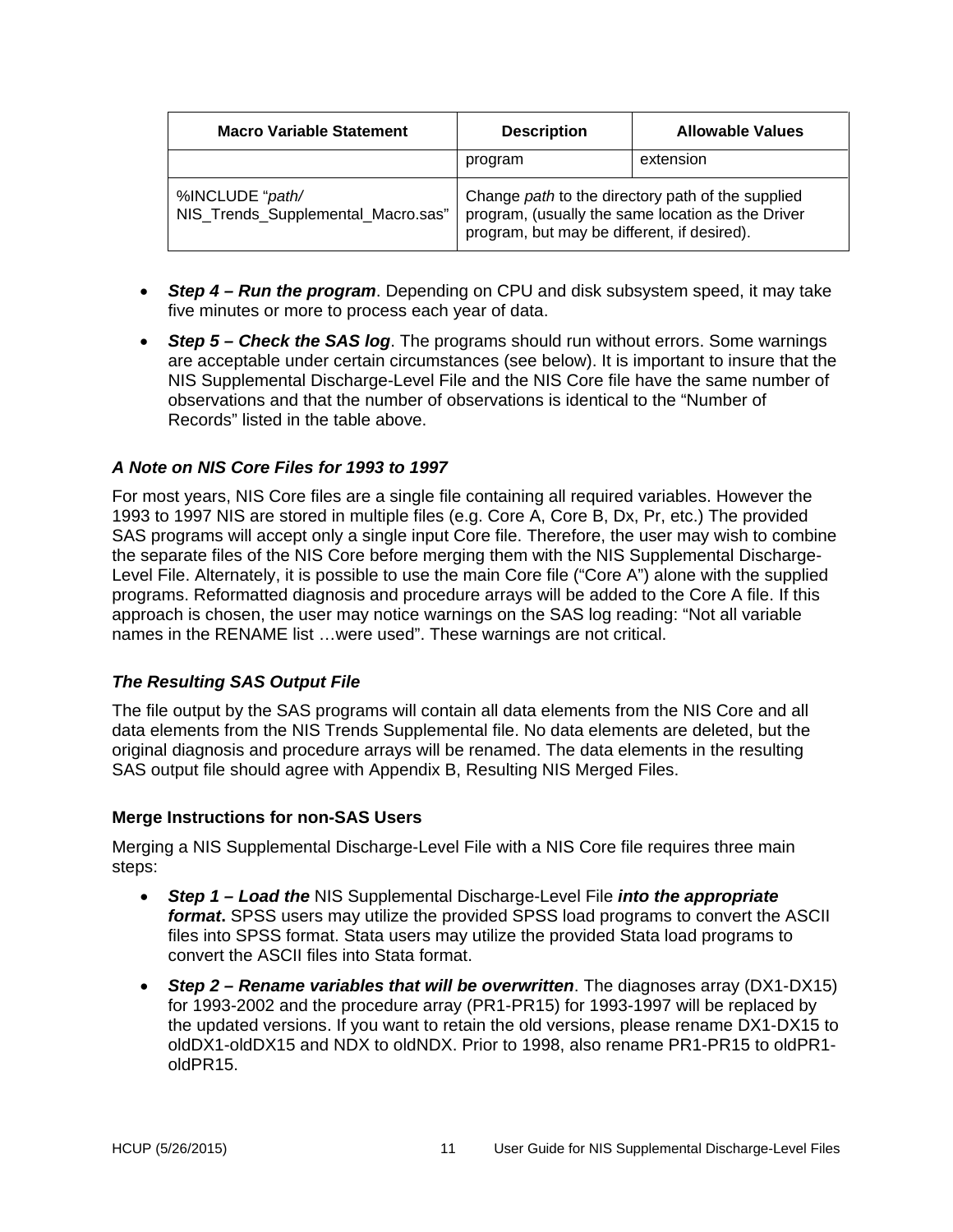- <span id="page-13-0"></span>• *Step 3 – Merge the NIS Supplemental Discharge-Level File with the NIS Core File***.** The NIS Supplemental Discharge-Level Files are to be match-merged with the original NIS Core files using the appropriate record identifier. The merge key varies by data year:
	- o The data element SEQ should be used to match-merge the 1993-1997 files
	- o The data element KEY should be used to match-merge the 1998-2002 files.

### <span id="page-13-1"></span>*A Note on NIS Core Files for 1993 to 1997*

For most years, NIS Core files are a single file containing all required variables. However the 1993 to 1997 NIS are stored in multiple files (e.g. Core A, Core B, Dx, Pr, etc.) Users may wish to combine the separate files of the NIS Core before merging them with the NIS Supplemental Discharge-Level File. Alternately, it is possible to merge the main Core file ("Core A") with the NIS Supplemental Discharge-Level File. Reformatted diagnosis and procedure arrays will be added to the Core A file.

### <span id="page-13-2"></span>*The Resulting File*

The file resulting from the match-merge will contain all of the data elements from the NIS Core and all of the data elements from the NIS Supplemental Discharge-Level File. No data elements are deleted. The data elements in the resulting file should agree with Appendix B, Resulting NIS Merged Files.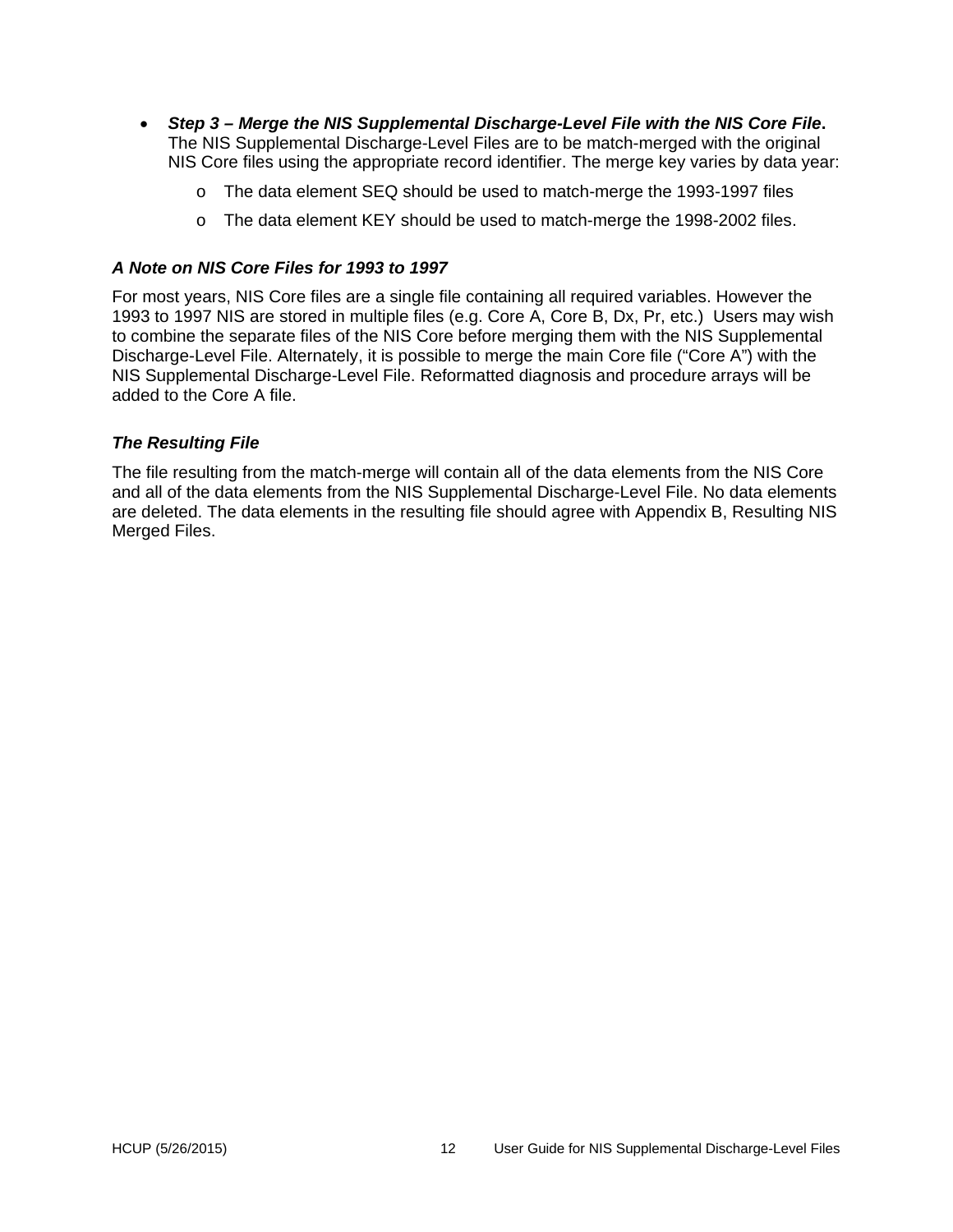Appendix A. Recodes of Trends Variables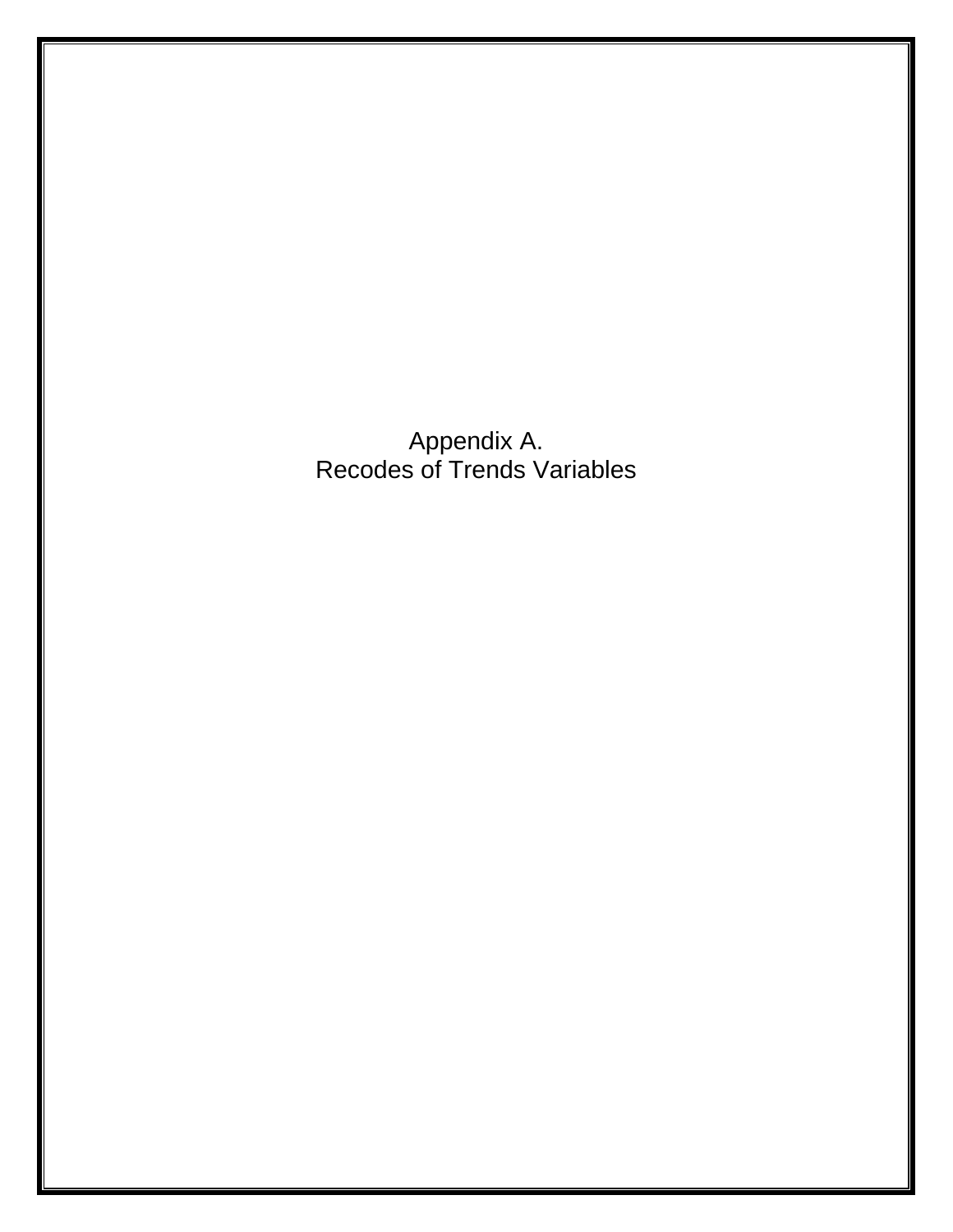# <span id="page-15-0"></span>**APPENDIX A. RECODES OF TRENDS VARIABLES**

|       | <b>ADAYWK</b>           |       | <b>AWEEKEND</b>              |  |  |  |  |  |  |                            |
|-------|-------------------------|-------|------------------------------|--|--|--|--|--|--|----------------------------|
| Value | Description             | Value | Description                  |  |  |  |  |  |  |                            |
|       | Sunday                  | 1     | Admission on Saturday-Sunday |  |  |  |  |  |  |                            |
| 7     | Saturday                |       |                              |  |  |  |  |  |  |                            |
| 2     | Monday                  |       |                              |  |  |  |  |  |  |                            |
| 3     | Tuesday                 |       |                              |  |  |  |  |  |  |                            |
| 4     | Wednesday               | 0     |                              |  |  |  |  |  |  | Admission on Monday-Friday |
| 5     | Thursday                |       |                              |  |  |  |  |  |  |                            |
| 6     | Friday                  |       |                              |  |  |  |  |  |  |                            |
|       | Missing                 |       |                              |  |  |  |  |  |  |                            |
| .B    | Unavailable from source |       | Missing                      |  |  |  |  |  |  |                            |
| .A    | Invalid                 | .A    | Invalid                      |  |  |  |  |  |  |                            |

|                | <b>DISP</b>                                               |       | <b>DISPUNIFORM</b>                                                                       |
|----------------|-----------------------------------------------------------|-------|------------------------------------------------------------------------------------------|
| Value          | Description                                               | Value | Description                                                                              |
|                | Routine                                                   |       | Routine                                                                                  |
| $\overline{2}$ | Short-term hospital                                       | 2     | Transfer to short term hospital                                                          |
| 3              | <b>Skilled Nursing Facility</b><br>(SNF)                  |       | Transfer Other: Includes Skilled                                                         |
| 4              | Intermediate Care<br>Facility (ICF)                       | 5     | Nursing Facility (SNF),<br>Intermediate Care Facility (ICF),<br>Another Type of Facility |
| 5              | Another type of facility                                  |       |                                                                                          |
| 6              | <b>Home Health Care</b><br>(HHC)                          | 6     | Home Health Care (HHC)                                                                   |
| 7              | Against medical advice<br>(AMA)                           | 7     | Against medical advice (AMA)                                                             |
| 20             | Died                                                      | 20    | Died in hospital                                                                         |
|                | Missing                                                   |       |                                                                                          |
| .B             | Unavailable from source<br>(coded 1988-1997 data<br>only) |       | Missing                                                                                  |
| .A             | Invalid                                                   | .A    | Invalid                                                                                  |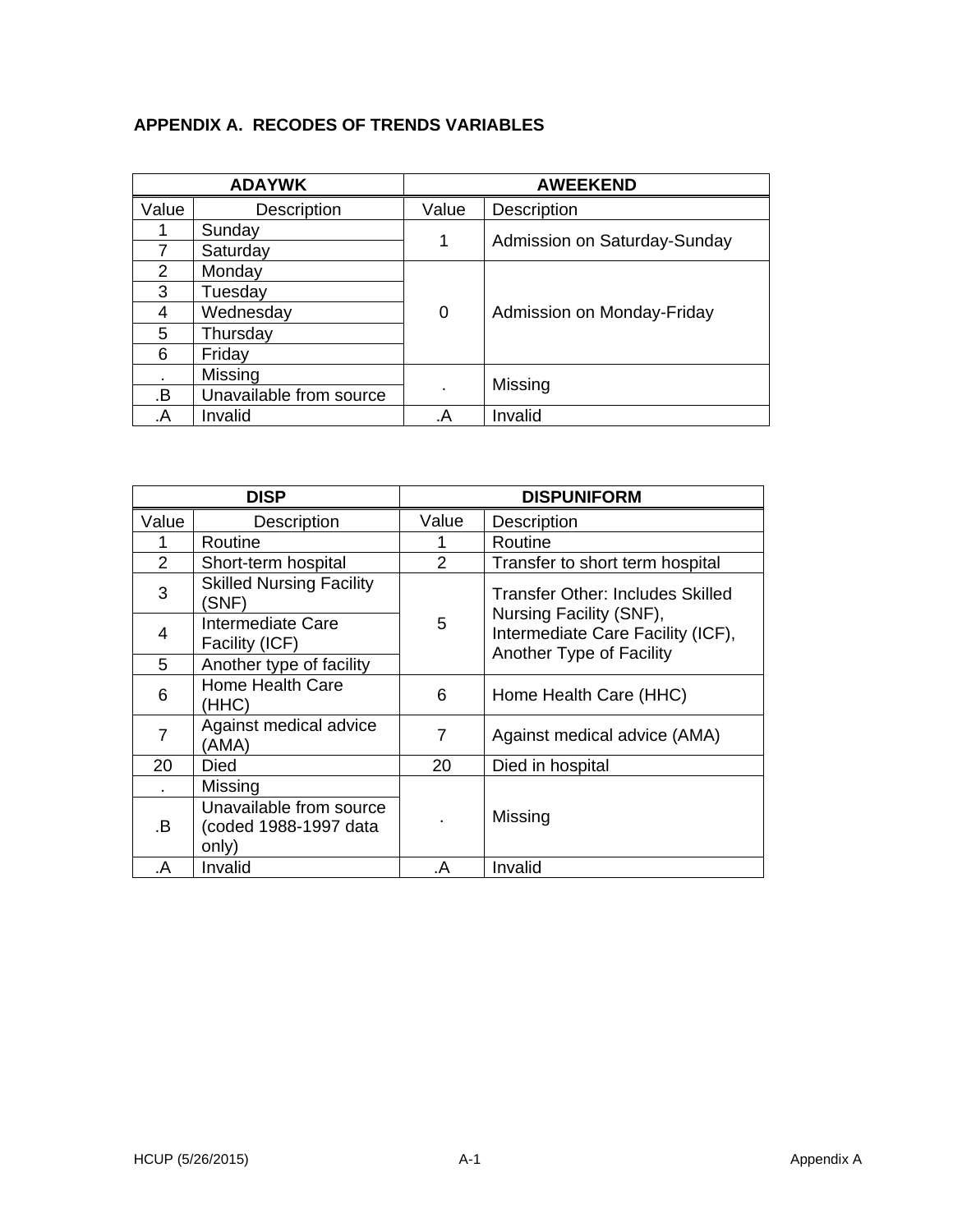|       | <b>SEX</b>           | <b>FEMALE</b> |                    |  |  |  |
|-------|----------------------|---------------|--------------------|--|--|--|
| Value | Description          | Value         | <b>Description</b> |  |  |  |
|       | Male                 | 0             | Male               |  |  |  |
| 2     | Female               |               | Female             |  |  |  |
|       | Missing              |               |                    |  |  |  |
| .B    | Unavailable from     |               | Missing            |  |  |  |
|       | source (coded in     |               |                    |  |  |  |
|       | 1988-1997 data only) |               |                    |  |  |  |
| .A    | Invalid              | .A            | Invalid            |  |  |  |
| .C    | Inconsistent         | .C            | Inconsistent       |  |  |  |

|                   | <b>ATYPE</b> | <b>ELECTIVE</b> |              |  |  |  |  |
|-------------------|--------------|-----------------|--------------|--|--|--|--|
| Value             | Description  | Value           | Description  |  |  |  |  |
| $1 - 2,$<br>$4-6$ | Non-elective | 0               | Non-elective |  |  |  |  |
| 3                 | Elective     |                 | Elective     |  |  |  |  |
| $\blacksquare$    | Missing      | ٠               | Missing      |  |  |  |  |
| .A                | Invalid      | .А              | Invalid      |  |  |  |  |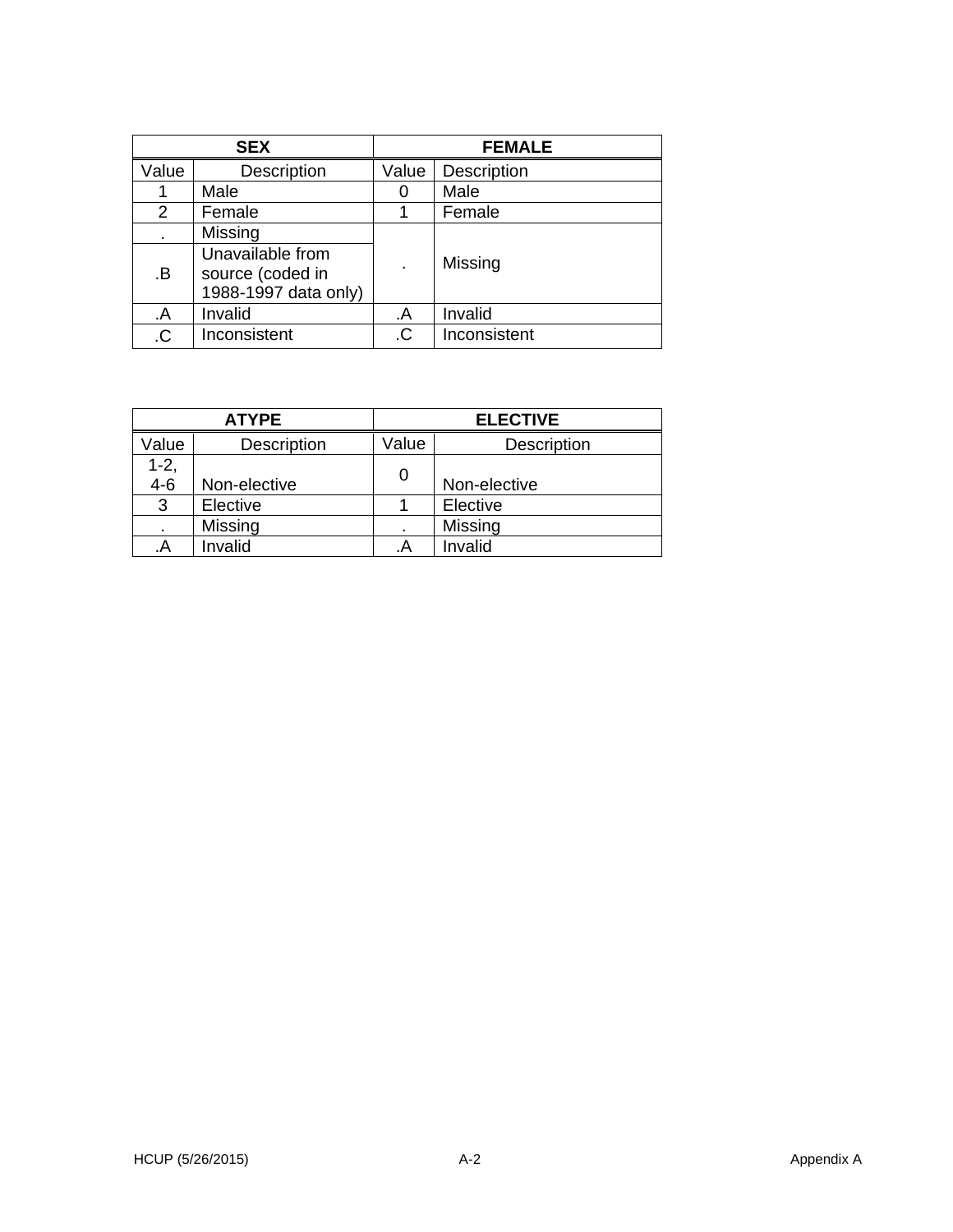Appendix B. Resulting NIS Merged Files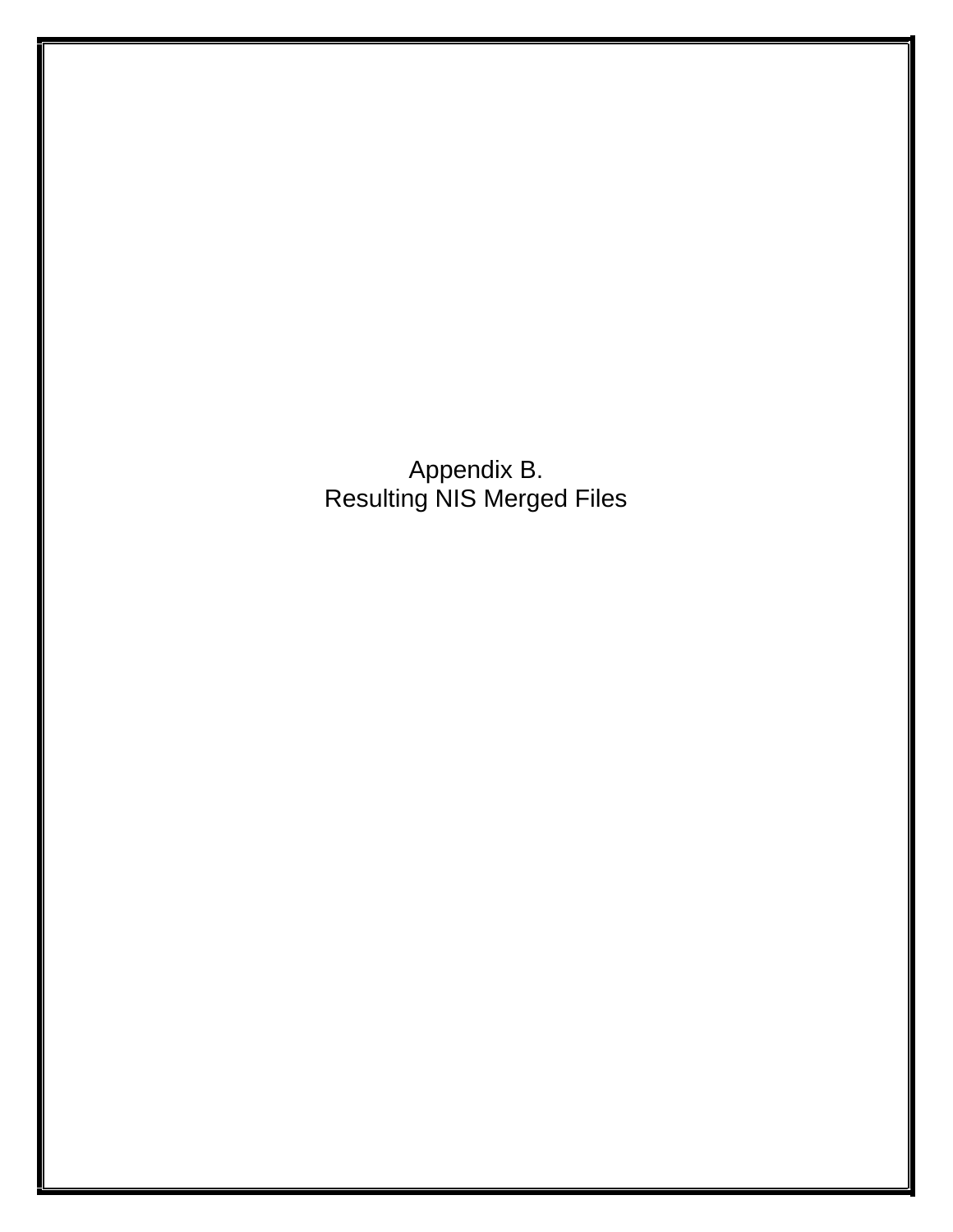## <span id="page-18-0"></span>**APPENDIX B. RESULTING NIS MERGED FILES**

The following table lists the data elements expected in the updated NIS Core file <u>after</u> the NIS Supplemental Discharge-Level File is merged with the original NIS Core file.

|                     | Data Elements in the updated NIS Core File by Data Year<br>(x indicates data element is included in that year's NIS Supplemental |      |               |                         |             |                       |               |                              |      |      |  |
|---------------------|----------------------------------------------------------------------------------------------------------------------------------|------|---------------|-------------------------|-------------|-----------------------|---------------|------------------------------|------|------|--|
| Data Element        | Discharge-Level File)                                                                                                            |      |               |                         |             |                       |               |                              |      |      |  |
|                     | 1993                                                                                                                             | 1994 | 1995          | 1996                    | 1997        | 1998                  | 1999          | 2000                         | 2001 | 2002 |  |
| ADAYWK              | X                                                                                                                                | х    | X             | X                       | X           | Not Available         |               |                              |      |      |  |
| AGE                 | X                                                                                                                                | X    | Χ             | х                       | Х           | Х                     | Χ             | X                            | х    | х    |  |
| AGEDAY              | X                                                                                                                                | X    | X             | X                       | Х           | X                     | х             | X                            | X    | X    |  |
| <b>AMONTH</b>       | X                                                                                                                                | X    | X             | Χ                       | X           | X                     | Χ             | X                            | X    | Χ    |  |
| <b>ASOURCE</b>      | Х                                                                                                                                | X    | X             | X                       | х           | X                     | х             | Χ                            | X    | X    |  |
| ASOURCE_X           | Not Available                                                                                                                    |      |               |                         |             |                       | X             | Χ                            | X    | X    |  |
| ATYPE               | х                                                                                                                                | X    | Χ             | X                       | X           | X                     | х             | Χ                            | X    | X    |  |
| AWEEKEND            | х                                                                                                                                | X    | Χ             | Х                       | Х           | Х                     | х             | Χ                            | X    | X    |  |
| DCCHPR1             | X                                                                                                                                | X    | X             | X                       | X           |                       |               | Not Available                |      |      |  |
| DIED                | X                                                                                                                                | X    | X             | X                       | X           | х                     | х             | Χ                            | х    | х    |  |
| <b>DISCWT</b>       |                                                                                                                                  |      | Not Available |                         |             | X                     | X             | X                            | X    | X    |  |
| DISCWT_U            | X                                                                                                                                | X    | X             | X                       | X           |                       |               | Replaced by DISCWT           |      |      |  |
| <b>DISCWTcharge</b> | Not Available                                                                                                                    |      |               |                         |             |                       |               | <b>Not</b><br>Χ<br>Available |      |      |  |
| <b>DISP</b>         | $\mathsf X$<br>Χ<br>X<br>X<br>Х                                                                                                  |      |               |                         |             |                       | Not Available |                              |      |      |  |
| DISPUB92            |                                                                                                                                  |      | Not Available |                         |             | Х<br>х                |               | Χ                            | X    | Х    |  |
| <b>DISPUNIFORM</b>  | X                                                                                                                                | X    | х             | Х                       | Х           | X                     | Х             | X                            | X    | Х    |  |
| DQTR                | X                                                                                                                                | X    | X             | X                       | X           | х                     | х             | Χ                            | X    | X    |  |
| DRG                 | X                                                                                                                                | X    | Χ             | Х                       | Х           | X                     | х             | X                            | X    | X    |  |
| DRG10               | X                                                                                                                                | X    | X             | X                       | X           | X<br>Χ                |               | Not Available                |      |      |  |
| DRG18               | Not Available                                                                                                                    |      |               |                         |             | X                     | х             | Х                            | X    | Х    |  |
| <b>DRGVER</b>       | X                                                                                                                                | X    | х             | х                       | X           | X<br>X<br>X<br>Х<br>X |               |                              |      |      |  |
| <b>DSHOSPID</b>     | X                                                                                                                                | X    | Χ             | Х                       | X           | X                     | X             | X                            | X    | X    |  |
| <b>DSNDX</b>        | X                                                                                                                                | X    | X             | х                       | X           | Not Available         |               |                              |      |      |  |
| <b>DSNPR</b>        | X                                                                                                                                | X    | Χ             | X                       | Х           | Not Available         |               |                              |      |      |  |
| <b>DSNUM</b>        | X                                                                                                                                | х    | Х             | X                       | X           | Not Available         |               |                              |      |      |  |
| <b>DSTYPE</b>       | X                                                                                                                                | х    | Χ             | Χ                       | х           |                       | Not Available |                              |      |      |  |
| DX1 - DX15          | X                                                                                                                                | X    | Х             | X                       | X           | X                     | х             | X                            | X    | х    |  |
| DXCCS1 - DXCCS15    | X                                                                                                                                | Χ    | X             | Χ                       | X           | X                     | X             | X                            | X    | X    |  |
| <b>DXSYS</b>        | х                                                                                                                                | х    | Χ             | Χ                       | X           |                       |               | Not Available                |      |      |  |
| DXV1 - DXV15        | X                                                                                                                                | X    | $\sf X$       | $\overline{\mathsf{X}}$ | $\mathsf X$ | Not Available         |               |                              |      |      |  |
| ECODE1 - ECODE4     | X                                                                                                                                | X    | X             | X                       | X           | X                     | х             | X                            | X    | X    |  |
| <b>ELECTIVE</b>     | Χ                                                                                                                                | X    | X             | X                       | X           | X                     | X             | X                            | X    | X    |  |
| E CCS1 - E CCS4     | $\mathsf X$                                                                                                                      | X    | X             | Χ                       | X           | Χ                     | X             | X                            | X    | X    |  |
| <b>FEMALE</b>       | X                                                                                                                                | X    | X             | Χ                       | X           | X                     | X             | X                            | X    | X    |  |
| <b>HOSPID</b>       | X                                                                                                                                | X    | X             | X                       | X           | X                     | Χ             | X                            | X    | X    |  |
| <b>HOSPST</b>       | X                                                                                                                                | X    | X             | X                       | X           | X                     | X             | X                            | X    | X    |  |
| <b>HOSPSTCO</b>     | X                                                                                                                                | X    | X             | X                       | X           | Χ                     | X             | X                            | X    | X    |  |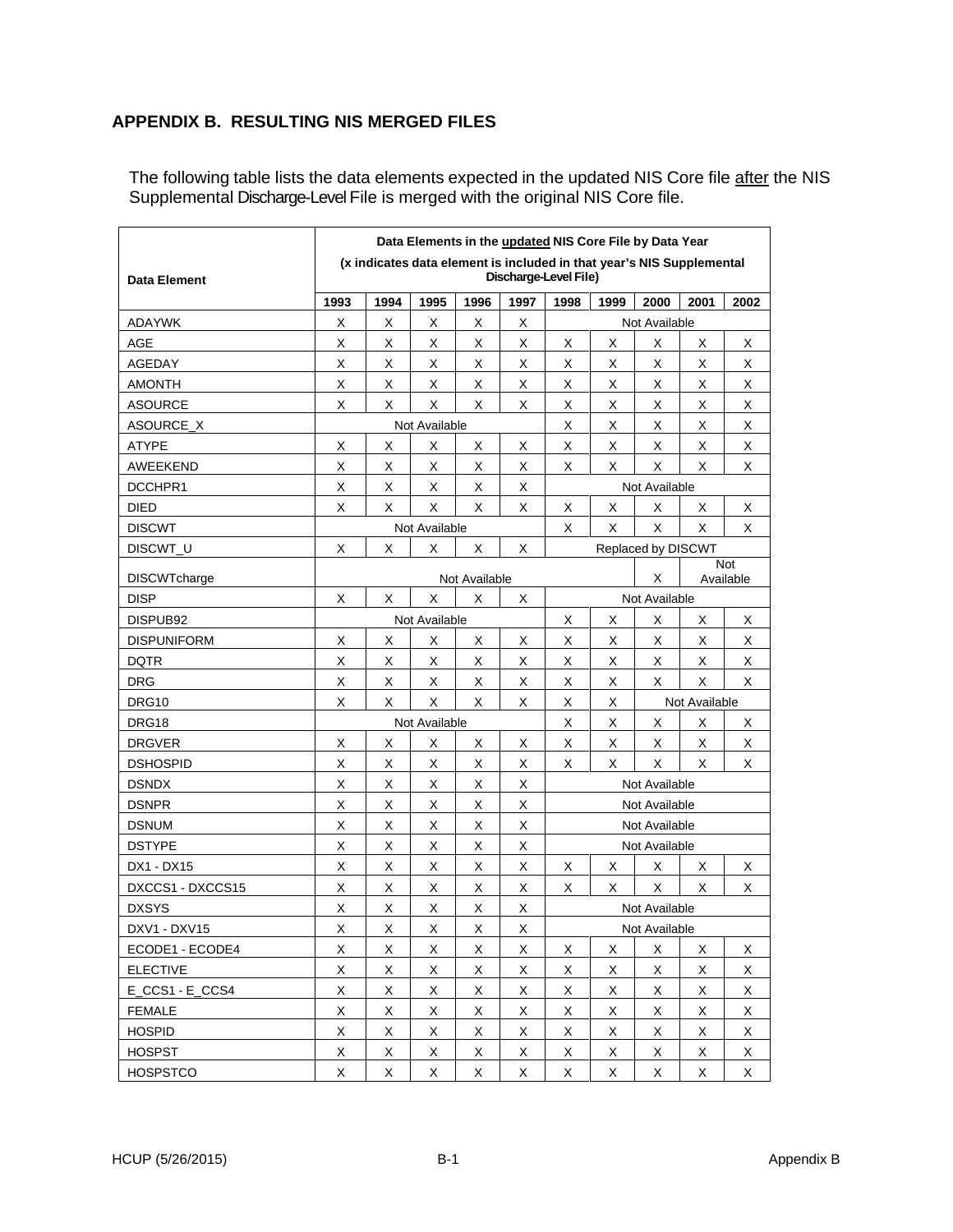|                        | Data Elements in the updated NIS Core File by Data Year                                        |               |               |      |                       |                                 |                              |               |                  |      |  |
|------------------------|------------------------------------------------------------------------------------------------|---------------|---------------|------|-----------------------|---------------------------------|------------------------------|---------------|------------------|------|--|
| <b>Data Element</b>    | (x indicates data element is included in that year's NIS Supplemental<br>Discharge-Level File) |               |               |      |                       |                                 |                              |               |                  |      |  |
|                        | 1993                                                                                           | 1994          | 1995          | 1996 | 1997                  | 1998                            | 1999                         | 2000          | 2001             | 2002 |  |
| <b>HOSP BEDSIZE</b>    | X                                                                                              | X             | X             | X    | X                     | On Hospital Weights File        |                              |               |                  |      |  |
| <b>HOSP CONTROL</b>    | X                                                                                              | X             | Х             | Х    | Х                     | On Hospital Weights File        |                              |               |                  |      |  |
| HOSP_LOCATION          | X                                                                                              | X             | Х             | Х    | Х                     |                                 | On Hospital Weights File     |               |                  |      |  |
| HOSP LOCTEACH          | X                                                                                              | X             | Χ             | X    | X                     | On Hospital Weights File        |                              |               |                  |      |  |
| HOSP_REGION            | X                                                                                              | X             | X             | X    | X                     |                                 | On Hospital Weights File     |               |                  |      |  |
| HOSP TEACH             | X<br>X<br>X<br>X<br>X<br>On Hospital Weights File                                              |               |               |      |                       |                                 |                              |               |                  |      |  |
| <b>KEY</b>             |                                                                                                |               | Not Available |      |                       | Х                               | X                            | Χ             | X                | X    |  |
| LOS                    | X                                                                                              | х             | Χ             | X    | Х                     | Х                               | X                            | Χ             | х                | х    |  |
| LOS X                  | X                                                                                              | х             | Х             | Х    | Х                     | Х                               | X                            | Χ             | Х                | X    |  |
| <b>MDC</b>             | X                                                                                              | Χ             | х             | х    | X                     | х                               | X                            | X             | X                | X    |  |
| MDC <sub>10</sub>      | X                                                                                              | X             | х             | X    | X                     | X                               | X                            |               | Not Available    |      |  |
| MDC18                  |                                                                                                |               | Not Available |      |                       | X                               | X                            | Χ             | Χ                | Х    |  |
| MDID_S                 | X                                                                                              | х             | Χ             | X    | Х                     | X<br>X<br>Χ                     |                              |               | Not<br>Available |      |  |
| MDNUM1_S               | X                                                                                              | X             | X             | X    | Х                     | X                               | X                            | X             | Χ                | х    |  |
| MDNUM2 S               | X                                                                                              | X             | х             | х    | х                     | х                               | X                            | х             | х                | х    |  |
| <b>NDX</b>             | X                                                                                              | X             | X             | X    | X                     | X                               | Х                            | X             | X                | X    |  |
| <b>NECODE</b>          | X                                                                                              | X             | Х             | X    | Х                     | Х                               | X                            | X             | Х                | X    |  |
| <b>NEOMAT</b>          | X                                                                                              | х             | Χ             | Х    | Х                     | X                               | X                            | Χ             | Х                | х    |  |
| NIS_STRATUM            | X                                                                                              | х             | X             | х    | Х                     |                                 | On Weights<br>File<br>Χ<br>X |               |                  | х    |  |
| <b>NPR</b>             | X                                                                                              | X             | х             | X    | X                     | х                               | X                            | Χ             | X                | X    |  |
| OLD_DX1 - OLD_DX15     | X                                                                                              | X             | X             | X    | X                     | X                               | X                            | X             | X                | X    |  |
| OLD_DXCCS1-OLD_DXCCS15 |                                                                                                |               | Not Available |      |                       | Х                               | X                            | Χ             | Х                | X    |  |
| OLD NDX                | X                                                                                              | х             | х             | X    | х                     | Х                               | X                            | X             | X                | х    |  |
| OLD PR1 - OLD PR15     | X                                                                                              | X             | Χ             | Χ    | X                     | Not Available                   |                              |               |                  |      |  |
| PAY1                   | X                                                                                              | X             | х             | х    | Х                     | X<br>X<br>х<br>х                |                              |               |                  | х    |  |
| PAY1 N                 | X                                                                                              | X             | X             | X    | X                     | Not Available                   |                              |               |                  |      |  |
| PAY1 X                 |                                                                                                |               | Not Available |      |                       | х<br>Χ<br>Χ<br>X                |                              |               | х                |      |  |
| PAY <sub>2</sub>       | X                                                                                              | Χ             | х             | х    | х                     | X                               | X                            | X             | X                | X    |  |
| PAY2_N                 | X                                                                                              | X             | Х             | X    | х                     | Not Available                   |                              |               |                  |      |  |
| PAY2_X                 |                                                                                                | Not Available |               |      | X<br>X<br>X<br>X<br>х |                                 |                              |               |                  |      |  |
| PCCHPR1                | X                                                                                              | X             | X             | X    | X                     | Not Available                   |                              |               |                  |      |  |
| PR1 - PR15             | X                                                                                              | X             | X             | X    | X                     | X                               | х                            | X             | X                | X    |  |
| PRCCS1 - PRCCS15       | Χ                                                                                              | X             | X             | X    | X                     | X                               | X                            | X             | X                | X    |  |
| PRDAY1                 | X                                                                                              | X             | X             | X    | X                     | X                               | X                            | X             | Χ                | X    |  |
| PRDAY2 - PRDAY15       |                                                                                                |               | Not Available |      |                       | X                               | X                            | X             | X                | X    |  |
| <b>PROCESS</b>         | X                                                                                              | X             | Χ             | Χ    | X                     |                                 |                              | Not Available |                  |      |  |
| <b>PRSYS</b>           | X                                                                                              | X             | X             | X    | X                     | Not Available                   |                              |               |                  |      |  |
| PRV1 - PRV15           | Χ                                                                                              | Χ             | X             | Χ    | X                     | Not Available                   |                              |               |                  |      |  |
| <b>RACE</b>            | X                                                                                              | X             | X             | X    | X                     | X                               | X                            | X             | Χ                | X    |  |
| <b>SEQ</b>             | Χ                                                                                              | X             | X             | X    | X                     |                                 |                              | Not Available |                  |      |  |
| SEQ_SID                | Χ                                                                                              | X             | X             | X    | X                     |                                 |                              | Not Available |                  |      |  |
| <b>SEX</b>             | X                                                                                              | X             | X             | X    | X                     |                                 | Not Available                |               |                  |      |  |
| SURGID_S               | X                                                                                              | X             | X             | X    | X                     | Not<br>X<br>X<br>X<br>Available |                              |               |                  |      |  |